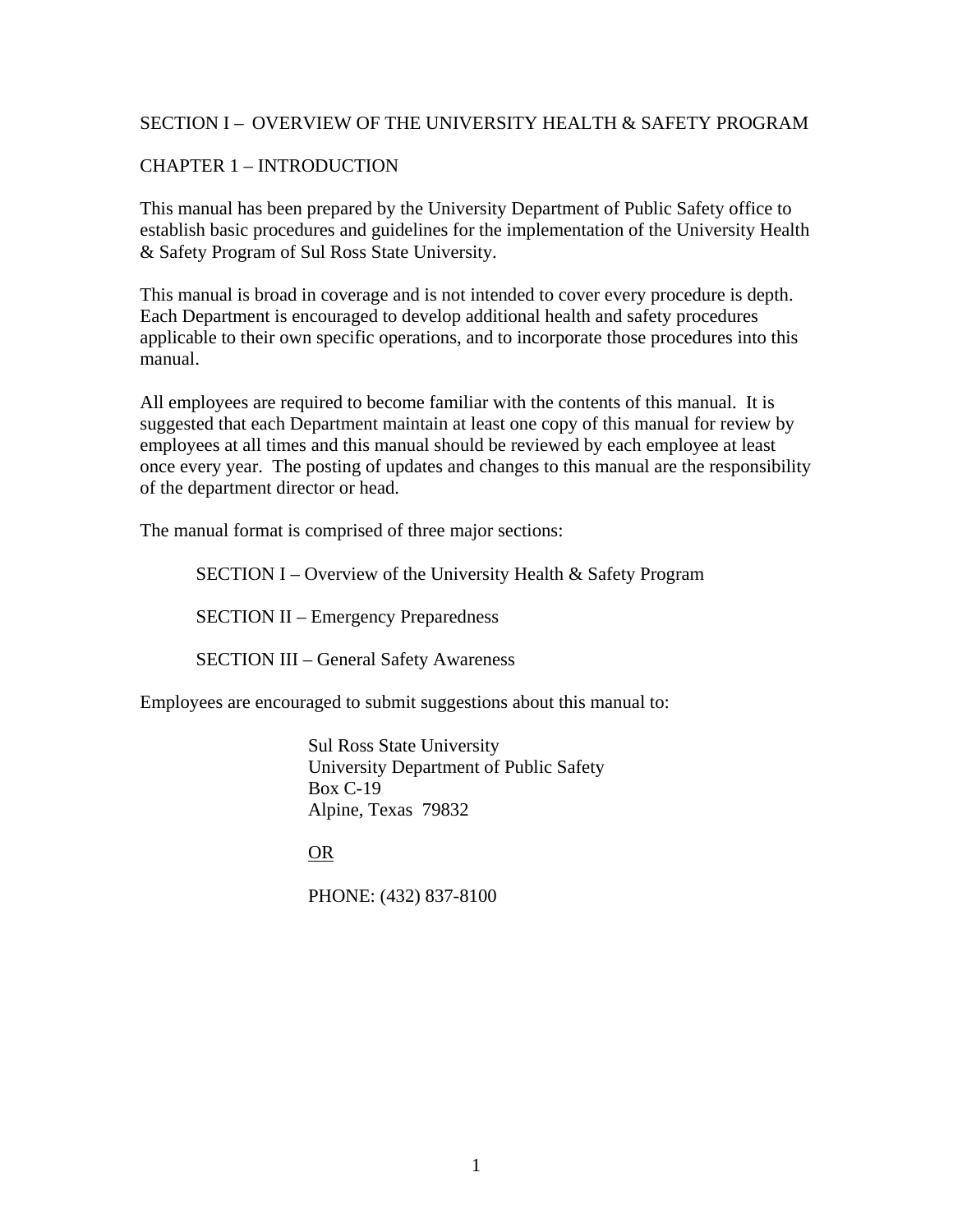#### CHAPTER 2 – PURPOSE AND SCOPE

The requirement for establishing and maintaining standards for risk management and environmental safety is met by compliance with the intent of all appropriate federal and state legislation relating to the University Health & Safety Program for the protection of the university community.

The administrative guidelines necessary for the establishment of an effective health and safety program, coupled with regulations as set forth by federal and state agencies, and university policies, provided the scope and structure of the University Safety Program for Sul Ross State University.

The basic considerations in establishing the University Health & Safety Program have been founded on the following objectives:

- 1. To insure compliance with all provisions and standards of environmental and occupational health and safety laws.
- 2. To insure compliance with the safety requirements of the Occupational Health and Safety Act, the National Fire Codes and any State of Texas requirements.
- 3. To insure that the special needs of handicapped persons are met by compliance with the provisions set forth in various government codes that require all facilities be made accessible and safe.
- 4. To insure compliance with any other legal requirements set forth by state or federal regulatory body concerned with the injury, on campus, of anyone.
- 5. To insure that the human factors of accident prevention, health and loss control be applied.

Published standards of nationally recognized safety or health organizations have been used as guides in determining the applicable standards for Sul Ross State University, in the absence of appropriate state or federal regulations in any given subject area.

The University Health  $\&$  Safety Manual outlines the University Health  $\&$  Safety Program. This manual, along with the following supplemental manuals and those provided by individual departments, provides guidelines for all University employees:

Administrative Policy manual Faculty Handbook Student Handbook Published University Rules and Regulations Risk Management for Texas State Agencies Guidelines Texas Attorney General's Safety and Health Program Manual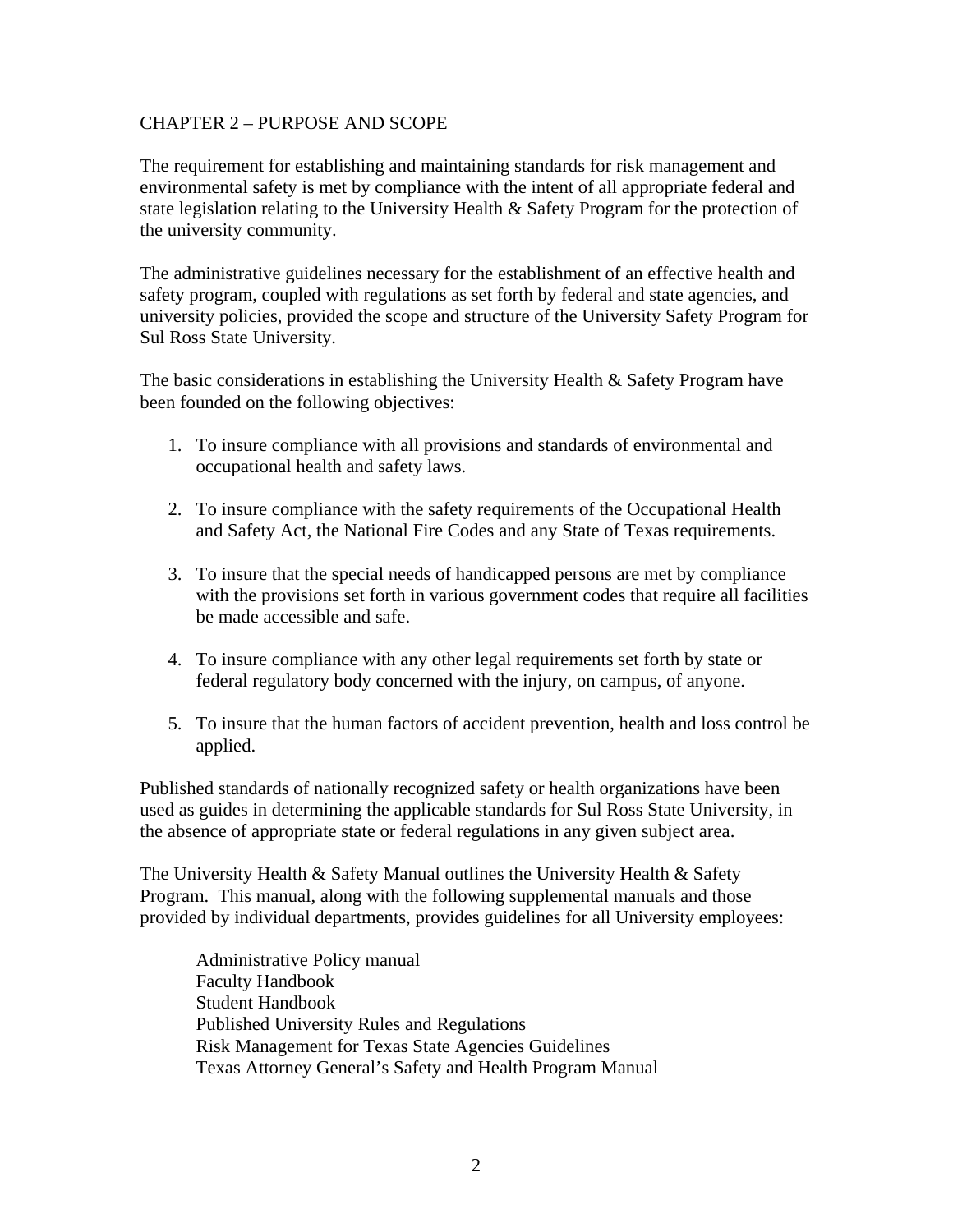#### HEALTH & SAFETY POLICY

It is the policy of Sul Ross State University to provide a safe and healthy environment for students, employees and guests. To achieve this goal, the University will make every effort to eliminate hazardous conditions and to prevent injuries and illnesses.

It is essential that all members to Administration and Management take an active part in initiating preventative measures to control hazards associated with activities under their direction. Safety is as integral part of all programs in the academic, administrative, research and support service areas.

Each individual employee is responsible for his or her own safety and the safety of those around them. It is the individual's attitude, knowledge of safe practices, and actions that will determine the success of the University Health & Safety Program.

The responsibility for the administration of the University Health  $\&$  Safety Program is assigned to the Director of Public Safety (University Safety Officer), who reports to the Vice President for Business Affairs. The implementation of the safety policy, however, is the responsibility of faculty, staff, students, and other individuals associated with the university.

The Accident Prevention Committee, appointed within the University, serves in an advisory and consultative capacity in all areas of safety and accident prevention and acts as an investigating panel at the request of the University Safety Officer or Accident Prevention Coordinator.

The University shall endeavor to comply with the intent of all appropriate Federal and State legislation which applies to the University Health & Safety Program. These acts, along with supporting rules and regulations issued by the University Department of Public Safety, will provide the necessary standards under which the University will conduct its safety program.

### CHAPTER 3 – ACCIDENT PREVENTION COMMITTEE

The Accident Prevention Committee serves as an advisory group to the Accident Prevention Coordinator. The committee may make recommendations for procedures and policies dealing with the following:

- 1. Handling of volatile substance, their procurement, inventory level, storage, use, etc.:
- 2. Training programs;
- 3. Detection and corrections of unsafe conditions or practices; and
- 4. Other areas of concern on campus which deal with health, fire and safety.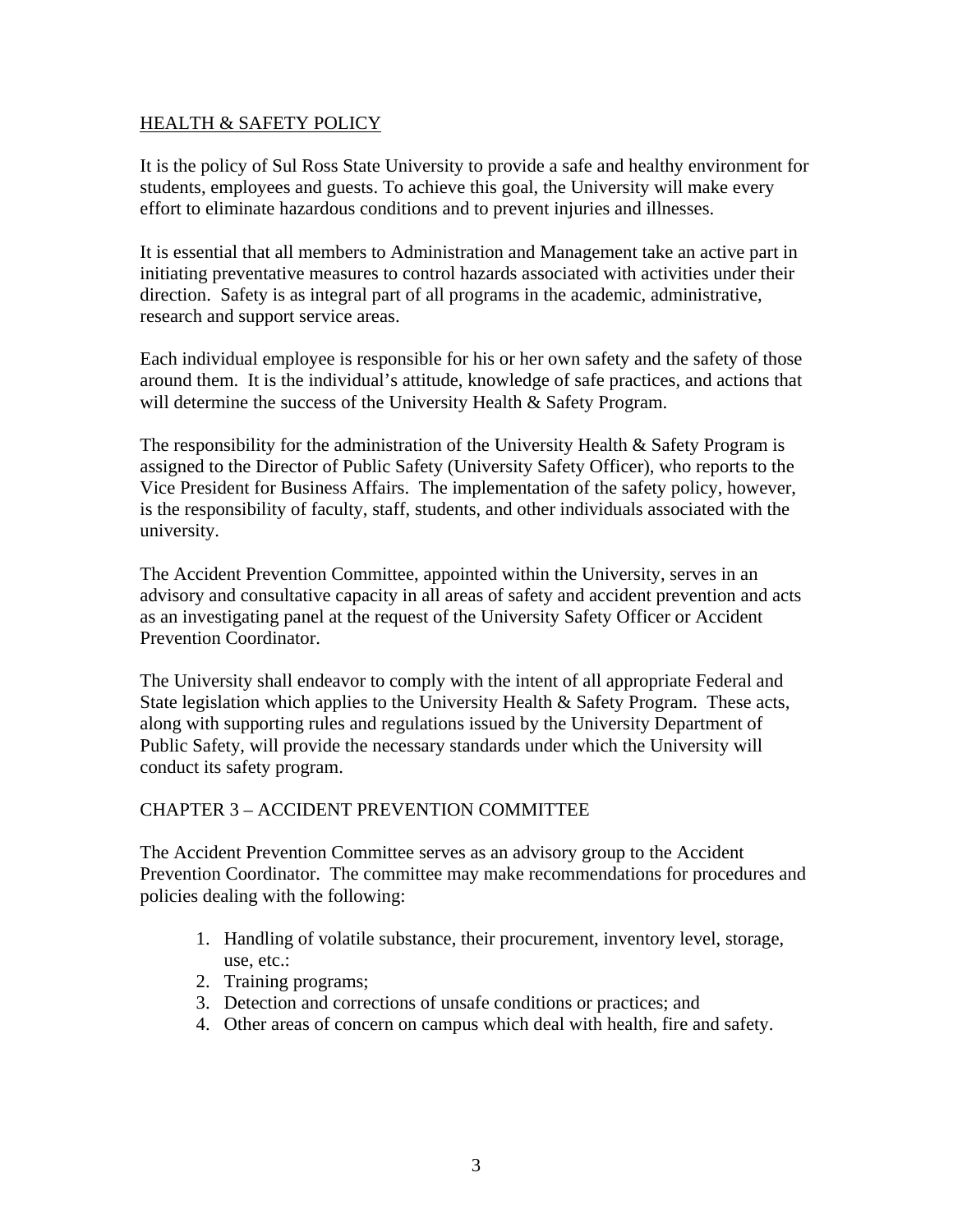The recommendations of the Committee shall be forwarded through the Accident Prevention Coordinator to the President of the University. The Accident Prevention Coordinator may make additional recommendations relative to the Committee's report.

### DEPARTMENTAL LEVEL SAFETY LIAISONS

It is essential to the success of the University Health & Safety Program that each department become more involved in increasing safety awareness throughout the University.

Department directors or chairpersons are the point of contact for the training of their employees, distribution of safety related materials, and ensuring that each employee under their control is familiar with the University Health & Safety Program and in compliance with applicable Federal and State legislation, and University rules, regulations and policies.

### CHAPTER 4 – UNIVERSITY HAZARDOUS MATERIAL PROGRAM Texas Hazard Communication Act (Right-to-Know legislation)

The purpose of the Texas Hazard Communication Act is to improve the health and safety of employees by providing access to information regarding hazardous chemicals to which they may be exposed whether during their normal employment activities, during emergency situations, or as a result of proximity to the use of those chemicals. The Notice to Employees briefly outlines the content of the Texas Hazard Communication Act. **The University's HAZARDOUS COMMUNICATION PROGRAM is located on the UDPS website and can be obtained at the UDPS office (Briscoe Administration Building room 100).**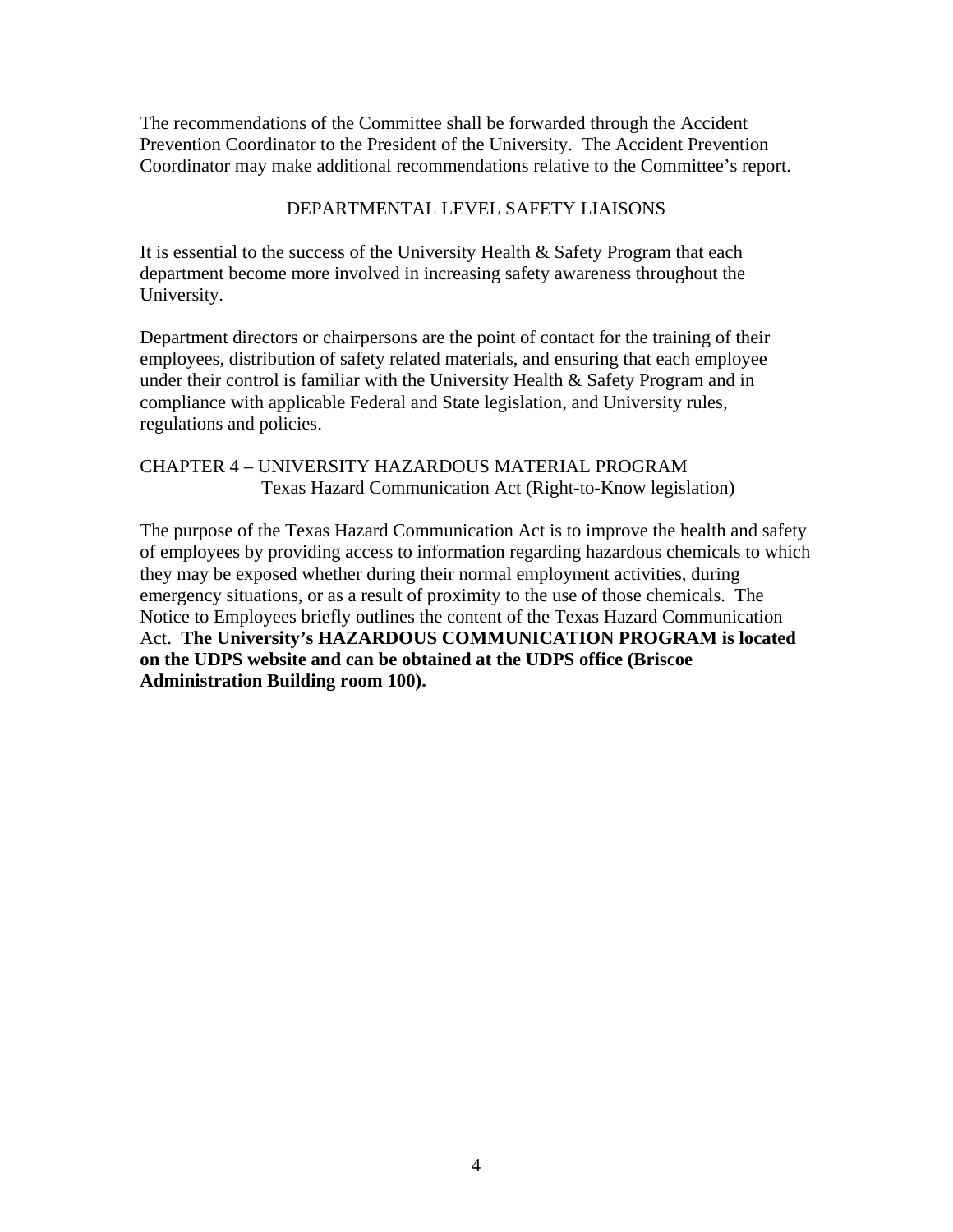### SECTION II - EMERGENCY PREPAREDNESS

### CHAPTER 5 – DEALING WITH CAMPUS VIOLENCE

What do we do?

How can we lower the chances of it happening here?

Have you thought about how you would react if it happened to you?

Major categories of school violence that we have to deal with in today's world include:

- A. Bombs and bomb threats
- B. Explosion
- C. Arson
- D. Assaults on individuals (fights, stabbing, shootings, kidnapping)
- E. Assaults on groups (hostage taking, mass shootings)
- F. Ways to prevent a hostage situation or shooting.

EVERY SITUATION IS UNIQUE. We can only talk about response and prevention in general terms and with general suggestions. The following is a guide for different situations and how you can expect the police to respond to these incidents.

### **Safety information on DEALING WITH CAMPUS VIOLENCE is located on the UDPS website and can be obtained at the UDPS office (Briscoe Administration Building room 100).**

### **A. – BOMB THREAT**

- 1. If you observe a suspicious object or potential bomb on campus. DO NOT MOVE OR TOUCH THE DEVICE! Clear the area immediately and call the University Department of Public Safety.
- 2. If you received a phone call that a bomb or other explosive device has been placed on campus, gather as much of the following information that your can: Date and time of call: Exact words of caller: Questions to ask Caller: When is the bomb going to explode? When did that time start?
	- What time is it now by your watch?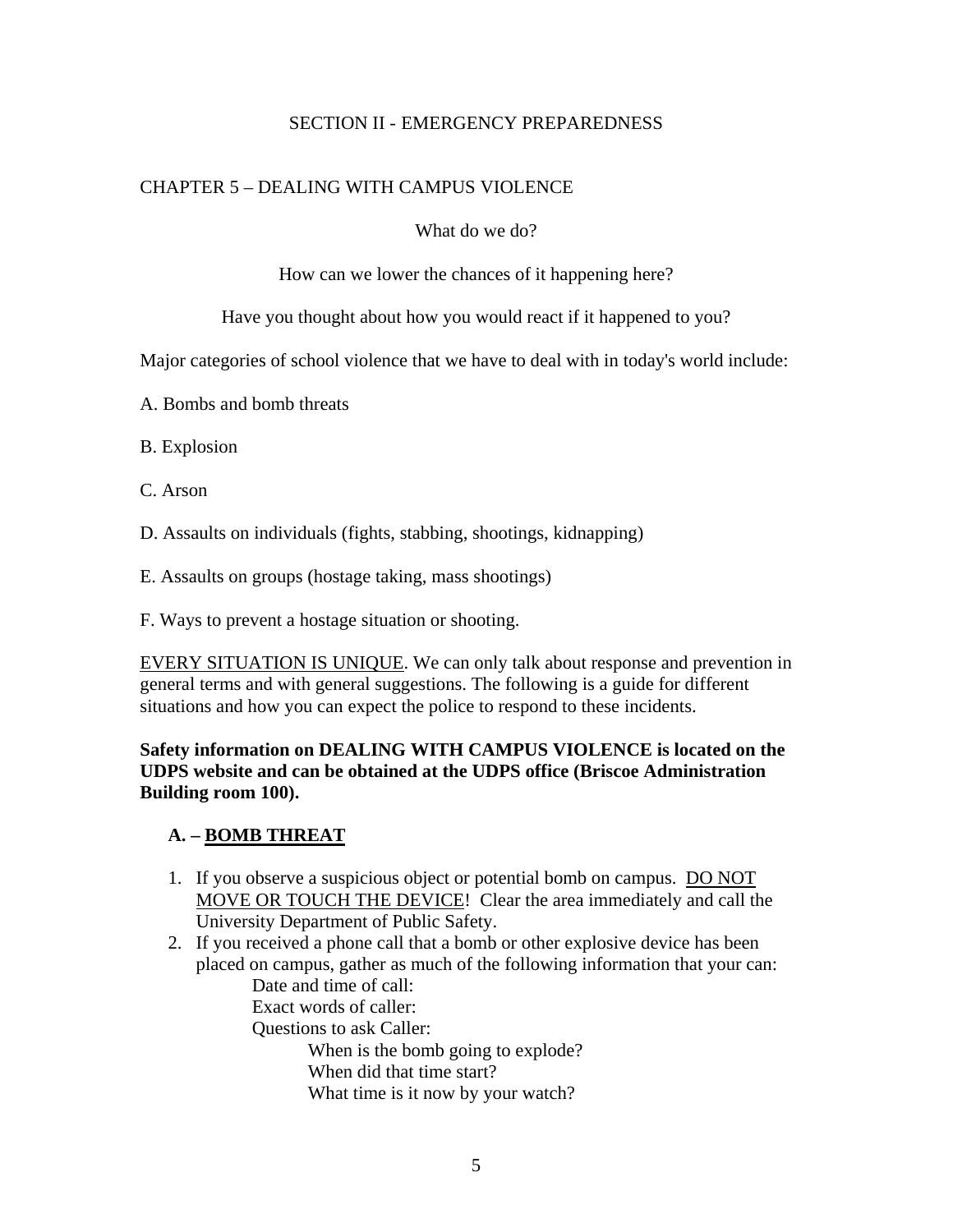Where is the bomb right now? What kind of bomb is it? What does it look like? Where did you place the bomb? Description of the Caller's voice: Male or Female? Age of Caller? (young, old, etc…) Caller's accent? Speech pattern? Background noises (trains, planes, highway noises)? Does the voice sound familiar? If so, who did it sound like? What time did Caller hang up? Remarks?

- 3. Immediately notify the University Department of Public Safety and supply them with the information outlined above.
- 4. If the bomb threat is received by mail, do not handle the letter, envelope or package any further. Vacate the area at once, report to your supervisor and call the university police
- 5. The University Department of Public Safety will handle the situation now.
- 6. If an evacuation is warranted, the university police will activate the building alarm.
- 7. Evacuate the building and follow the procedures as listed under the Building Evacuation.
- 8. Remember, do not return to the building until directed to do so.

#### How you should react to bomb threats:

• Report all threats (specific and vague) to the University Department of Public Safety (UDPS) by calling 432-837-8100, or 911. Get as much information from the caller as possible.

- If you find or receive a suspicious package or object REPORT IT.
- Begin moving yourself and others to safety if you feel the situation warrants this.
- Relay what you know to the police officer when they arrive.

• Report suspicious persons or activities, such as persons placing something somewhere, someone in an area they shouldn't be (especially around mechanical rooms), and someone doing something they shouldn't.

#### How the Police will react to bomb threats:

• UDPS will respond immediately.

• The officer will assess the situation and determine if any evacuation is necessary. Fire, EMS and additional law enforcement response will be summoned if necessary. The UDPS Director, UDPS Lieutenant, Dean of Student Life, and the President will be notified. The President or his designee may declare an Official Campus Emergency.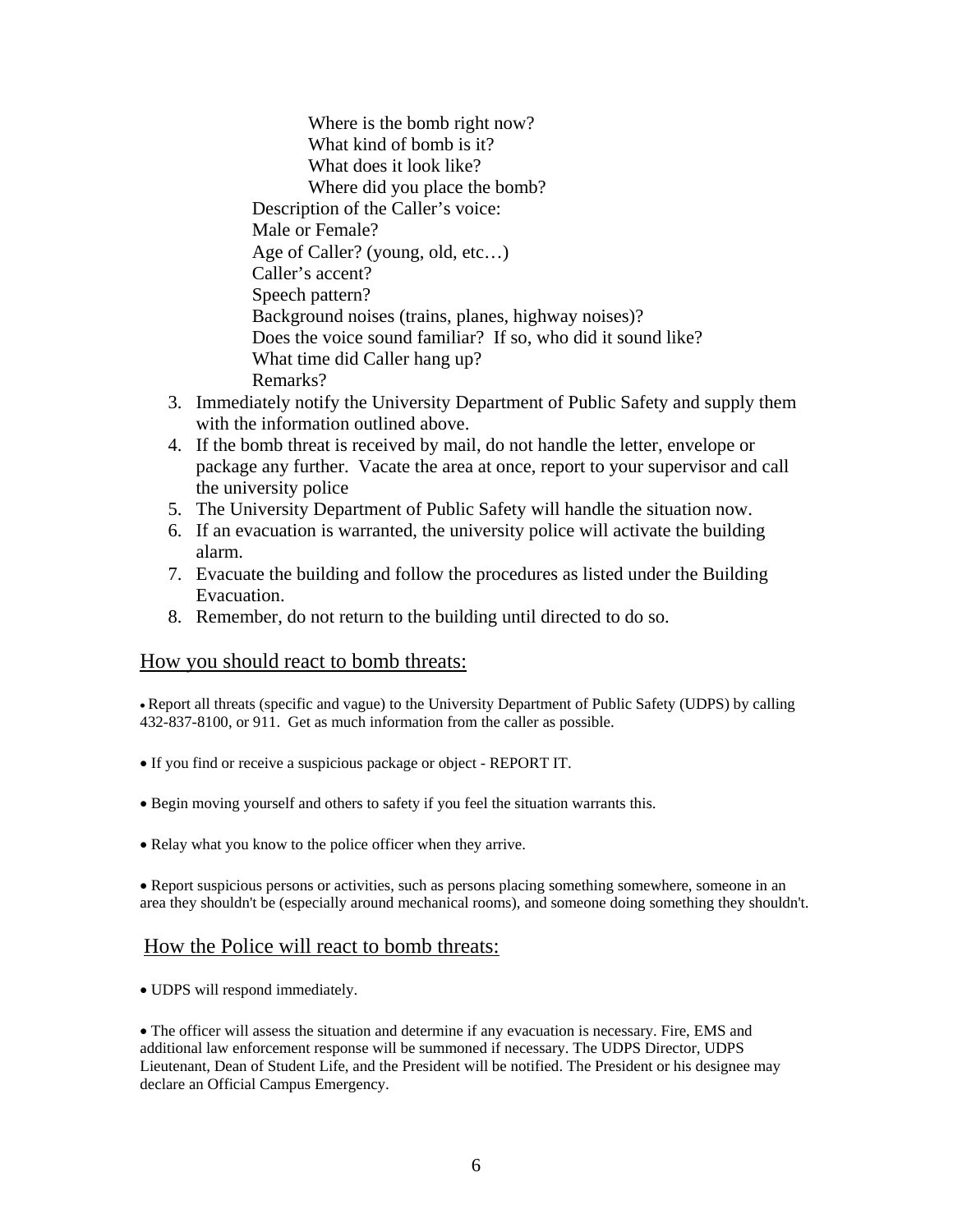• If a suspected explosive device or actual explosive device is found, a military bomb disposal unit will be requested from El Paso. The area will be evacuated and secured prior to their arrival. It will take several hours for them to arrive. During this time, obey all directions given to you by the authorities.

• If an explosive device has been detonated, UDPS will notify the A.T.F. The area will be secured prior to their arrival.

• SECONDARY DEVICES: Additional bombs may be in the area of a found or reported bomb. These additional devices are sometimes set as booby traps to detonate once emergency personnel have arrived at the scene of a bombing or a bomb threat. The target of the secondary device is the large concentration of persons who are responding to the original threat. You should be aware that the first device may be easy to find, or the bomber may tell exactly where to find it, only to get persons within range of a larger and more devastating device. Never disobey an officer's orders about when it is safe to reenter an area.

• Threats shall not be taken lightly and the consequences of making threats shall be harsh and severe. All possible criminal charges will be filed and administrative sanctions are possible.

### **B. - EXPLOSION**

In the event that a violent accident such as an explosion occurs on campus that could render a building or area unsafe, take the following actions:

- 1. Immediately take cover under tables, desks or other such objects which will give protection against glass and other debris.
- 2. After the effects of the explosion have subsided, call the University Department of Public Safety. Give your name and describe the location and the nature of the emergency.
- 3. If necessary or directed to do so by the university police, activate the building fire alarm system.
- 4. Notify your supervisor, then evacuate the immediate area of the explosion.
- be aware of structural damage
- stay away from glass doors and windows
- do no touch or move any suspicious object
- 5. Assist others, especially the injured and handicapped when evacuating the building.
- 6. Once outside, move to a clear area at least 150 feet away from the affected building. Keep walkways and streets clear for emergency vehicles. Be prepared to move if told to do so by university police.
- 7. To the best of your ability and without re-entering the building be available to assist the university police officers, fire department, and other personnel in their attempts to determine that everyone has been evacuated safety.
- 8. An On-Scene Command Post will be set up near the emergency site by the university police. Keep clear of the Post unless you have important information to report.
- 9. Do not return to the building until you are told to do so by the University Department of Public Safety, even if the alarm has stopped.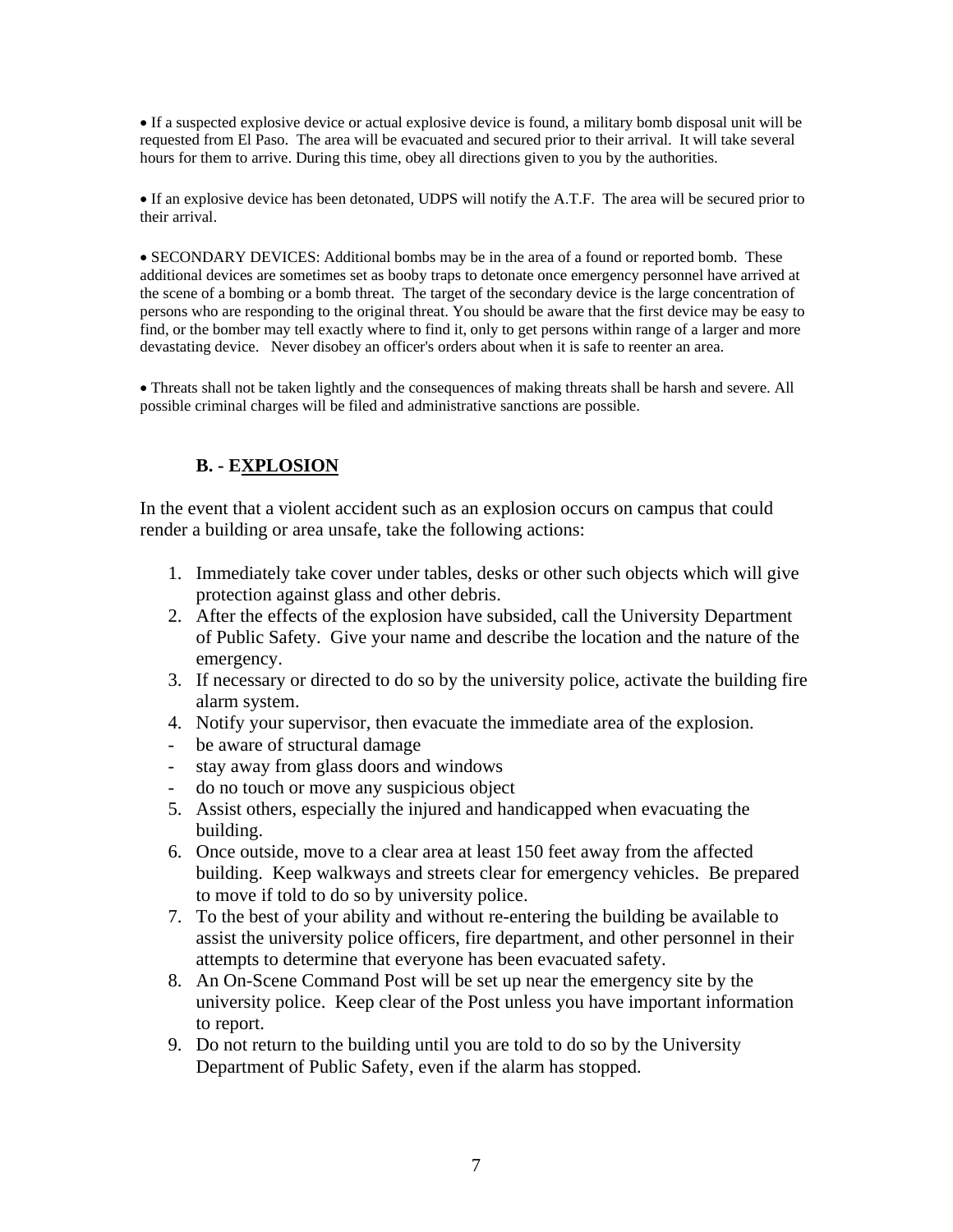### **C. - ARSON**

#### How you should react to arson:

• Prepare against arson like you would an accidental fire. Plan on how to get out of a room. Plan alternate exits (windows). This is especially important because an arsonist often tries to intentionally block the exits to a room to prevent escape. Could you break through a Sheetrock wall, or go through a suspended ceiling if you had to? Plan ahead; survey your office or classroom. Know where the Fire Extinguishers are. Plan on how to get everyone out. Do not assume the fire has been reported. Call 911

#### How the Police will react to arson:

• They will aid in evacuating the area. They will summon Fire and EMS. They will help direct them to the right area.

• They will treat the entire area as a crime scene and a criminal investigation will be conducted. Specialized arson investigators may be called in. The scene will be closed for a period of time. Do not enter a closed area without authorization.

• The investigation will be very similar to one conducted at a bombing. The distinction of bombing and arson is often blurred and the two may overlap. Bombs are sometimes set to commit arson.

### **D. – ASSAULTS ON INDIVIDUALS**

#### How you should react to an assault:

• If the assault is in progress against you or another; scream, yell, or do something to get as much attention as possible and to get the attacker to stop. Call for help (911). Aid the victim if possible. Be a good witness (including being able to describe the attacker, his clothes, his vehicle, where he went, what he did, what he said).

#### How the Police will react to assault:

- They will provide aid to victim and request EMS.
- They will interview all witnesses.
- They will attempt to apprehend the suspect.

• The immediate area may be closed off to protect and gather fragile evidence. Please help law enforcement all that you can, and understand that the investigation may cause some inconveniences to you or your area.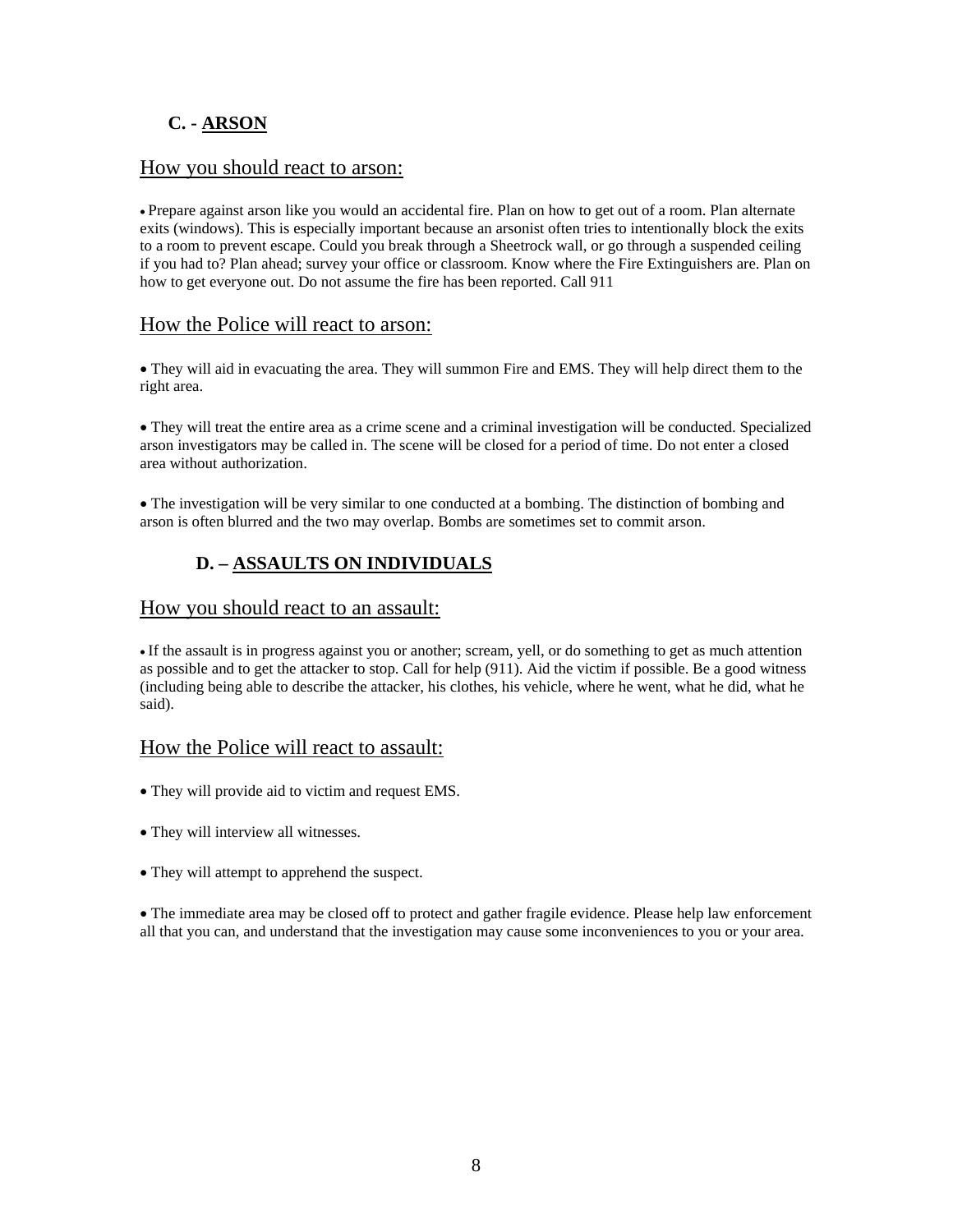### **E. – ASSAULTS ON GROUPS**

#### What leads up to shootings or hostage incidents?

• The actors (individuals or groups) often plan the event for days, weeks, or months.

• They warn others with their moods, emotions, or possible falling grades, that trouble or hate is building within them.

• They may brag or boast their plans to others, or threaten others where they can be intentionally overheard.

• They exhibit a progressive increase of violence, anger, hatred, or rudeness to others. The actors are often outcasts, loners, or someone others consider weird. They could belong to a group or gang of similar individuals.

• They may become a rebel against society and authority. They may exhibit a lack of respect for others and the property of others.

### **F. – WAYS TO PREVENT A HOSTAGE SITUATION OR SHOOTING**

### Ways you can help prevent an assault event or discover these people before they go that far:

• Watch your students for the above behavior and patterns. Watch for loners, outcasts, or groups of persons exhibiting gang behavior. Don't give credibility to groups not recognized by the college.

• Listen to your students. They know far more about what is going on with others in their group than we will ever know. Let them know that they can talk to you about someone or something that is bothering them, or about something that they have overheard. Make it part of your classroom to talk about the tragedies that have happened in Colorado, Virgina, and elsewhere. Get their suggestions.

• Students trust that we will take care of them. Go over the what-ifs with your students. Go over your reaction plan. Explain to them how law enforcement and emergency services will respond to a situation.

• Advise a Dean or UDPS of your observations and concerns. Deans can get counseling for the student, can get them tutoring for their grades, and can possibly help them reverse their self-destructive behavior. The student's past history can be checked to see if they pose a known danger to others.

#### How you should react to a shooting or hostage event:

• If you are in a class and hear shooting nearby; keep everyone inside, lock the doors, close the blinds, and get everyone on the floor, possibly against a wall out of the line of fire from the windows. STAY THERE! Someone in the class probably has a cell phone with them. Use it to call 911. Emergency personnel will respond and evacuate you when it is safe to do so.

• If suspects are in your room with a gun: Don't challenge them. Don't threaten them. Do what they say. Try to keep things calm. Remember, for the first few minutes, or until they are notified, the police do not know that anything has happened. Then they have to have time to assess the situation and react to the situation. The first few minutes of an incident are critical and most often you are alone with the danger.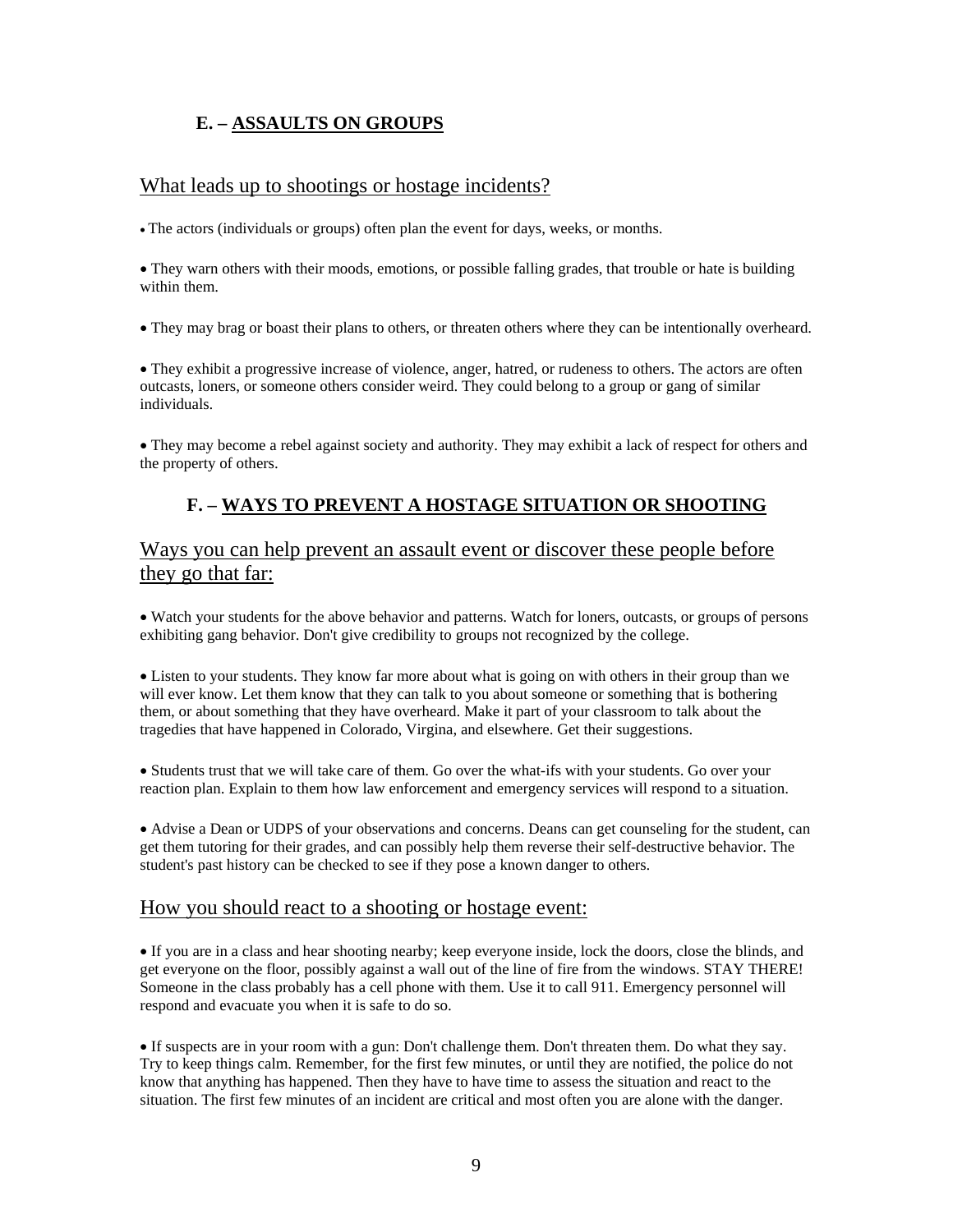### How the Police will react to a shooting or hostage situation:

• Upon arrival they will assess and identify the threat.

• The first officer on scene will call for necessary backup.

• They will determine what area need to be evacuated and in what areas people need to remain under cover in locked rooms.

- The police will try to stop what is happening or contain what is happening.
- They will try to minimize any further damage or injury to victims or hostages.
- A perimeter and a command post will be set up to help control the scene.

• They may call in outside agencies including the Alpine Police Department, Brewster County Sheriff's Office, Texas DPS and Texas Rangers, Homeland Security, and the FBI.

• Some of these agencies may arrive quickly; others will take over an hour to get here. Fire, EMS, and additional medical personnel may also respond.

• Special tactical and negotiating teams may be called to the scene.

• As victims or hostages are removed from the area of harm they will be frisked and identified to make sure they are not some of the criminals trying to escape. Persons may be detained and interviewed.

• Victims and hostages should follow directions given by law enforcement, for the safety of everyone.

• They may be ordered to exit an area with their hands raised and may be treated as armed and dangerous until they are identified.

• The area will be closed off as a crime scene for a time and this may cause some inconvenience to you or your area. Please obey Officers, they will work as efficiently and as quickly as possible to get things back to normal.

### **G. – VIOLENT OR CIVIL DISTURBANCE**

Everyone is asked to assist in making the campus a safe and peaceful place to carry on business as normally as possible. However, disturbances sometime occur and everyone should be aware of action to be taken.

- 1. A threatening disturbance should be reported immediately to the University Department of Public Safety and the following action should be taken:
	- Alert all employees in the area of the situation.
	- Lock all doors, secure all files, documents and equipment.
	- If necessary, cease operations and evacuate the building.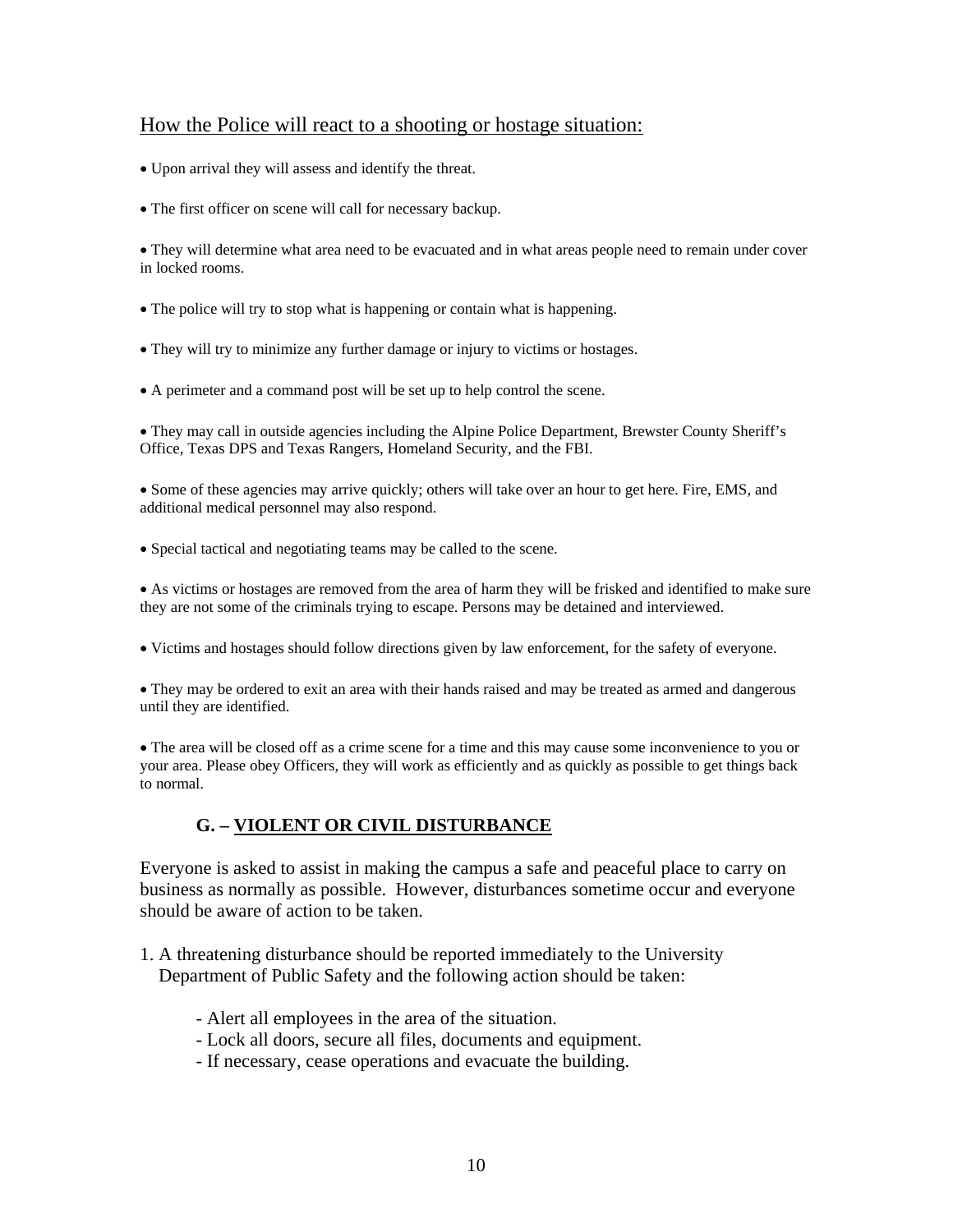- 2. If you are the victim or are involved in any on-campus violation of the law such as assault, robbery, theft, overt sexual behavior, etc. DO NOT TAKE ANY UNNECESSARY CHANCES! Do not attempt to handle the situation by yourself. Notify the University Department of Public Safety immediately and provide the following information:
	- Nature of the incident
	- Campus location
	- Description of person(s)
	- Description of property
- 3. Avoid provoking or obstructing anyone participating in the disturbance or demonstration.
- 4. Assist campus police officers when they arrive by supplying them with all additional information and ask others to do the same.
- 5. The campus police officers will assess the situation upon their arrival and conduct any search necessary or disperse demonstrators as necessary.
- 6. If a class or lecture is disrupted the offending person or persons should be requested to leave. If they refuse, call University Department of Public Safety.

### **H. – ACTIVE SHOOTER INCIDENT**

In the event of an active shooter incident on campus, University Department of Public Safety recommends the following actions be taken:

A. Secure immediate area:

- 1. Lock and barricade doors
- 2. Turn off lights
- 3. Close blinds
- 4. Block windows
- 5. Turn off radios and computer monitors
- 6. Keep occupants calm, quiet, and out of sight
- 7. Keep yourself out of sight and take adequate cover/protection i.e. concrete walls, thick
- desks, filing cabinets (cover may protect you from bullets)
- 8. Silence cell phones
- 9. Place signs in exterior windows to identify the location of injured persons

B. Un-Securing an area:

- 1. Consider risks before un-securing rooms
- 2. Remember, a shooter will not stop until engaged by an outside force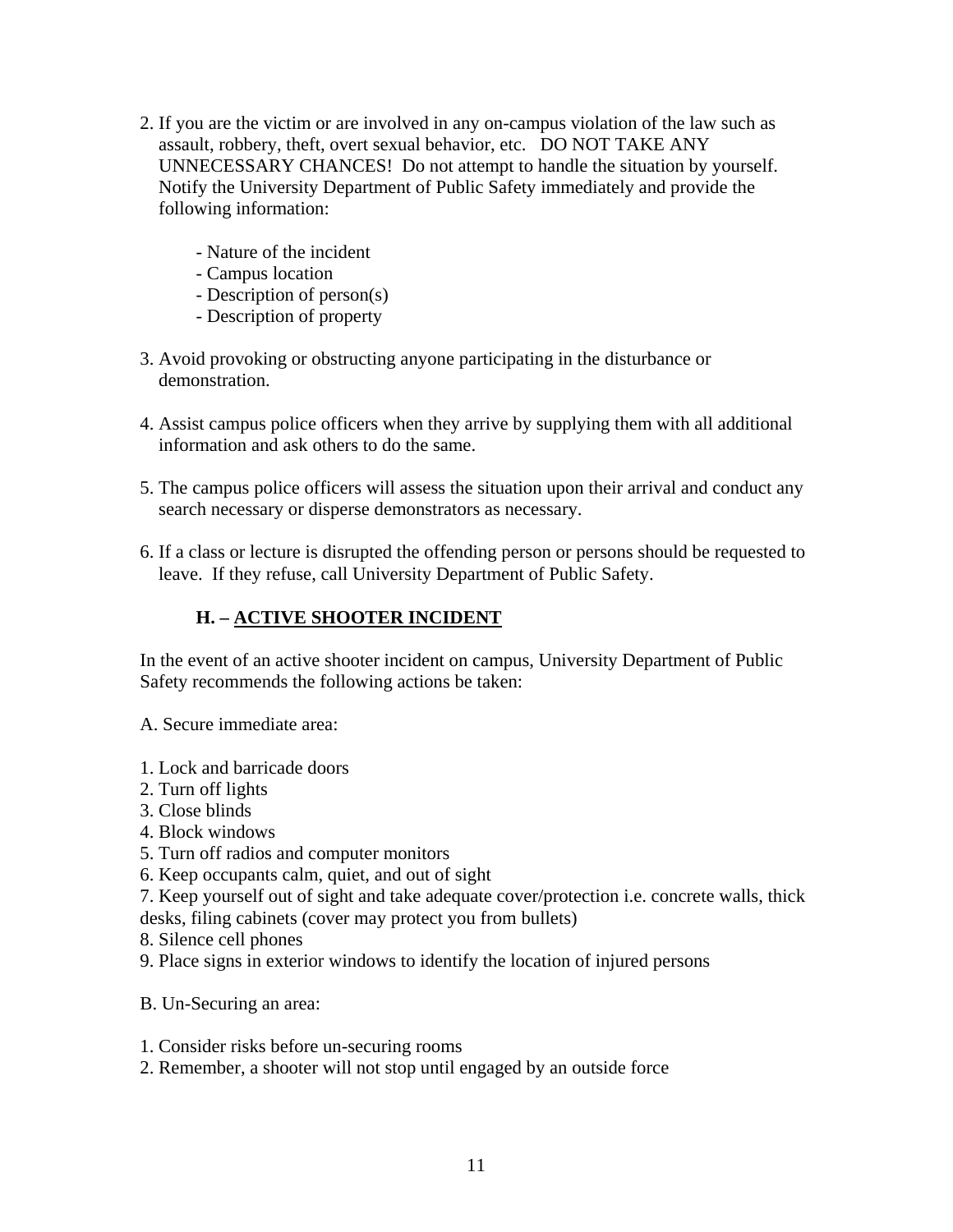3. Remember that attempts to rescue people should only be made if they can be accomplished without further endangering the persons inside a secured area.

4. Consider the safety of masses versus the safety of a few

5. Remember that if doubt exists for the safety of the individuals inside a room, the area should remain secured

C. Contacting Authorities:

- 1. Use Emergency 9-1-1
- 2. Or, call 432-837-8100 UDPS

3. Or, E-mail srusudps@sulross.edu

[Be aware that the 9-1-1 system may be overwhelmed. Program the UDPS office line (432-837-8100) into cell phone for emergency use or consider E-mail. E-mail may be an option when unable to speak. SRSU DPS E-mail will be monitored by police personnel in the event of a crisis.

D. What to Report:

1. Your specific location, including building name and office/room number

2. Number of people at your specific location

3. Injuries, including the number of injured, type of injuries

4. Assailant(s), including location, number of suspects, race/gender, clothing description, physical features, type of weapons (long gun or hand gun), backpack, shooters identity if known, separate explosions from gunfire, etc.

E. Police Response:

- 1. Objectives are to immediately engage assailant(s)
- 2. Evacuate victims
- 3. Facilitate follow up medical care, interviews, counseling
- 4. Investigate the crime

### CHAPTER 6 – EMERGENCY EVACUATION PROCEDURES

#### GENERAL

It is the responsibility of all University administrators, department chairs, supervisors, and faculty, to be aware of and to follow the emergency procedures established in these guidelines. It is also their responsibility to ensure that all employees and students under their direction know of, and are instructed to comply with, these procedures. In order to minimize injuries and property damage, it is the intention of the University that these published emergency procedures be followed in all critical situations.

The primary system for handling any kind of on-campus emergency is to telephone the University Department of Public Safety: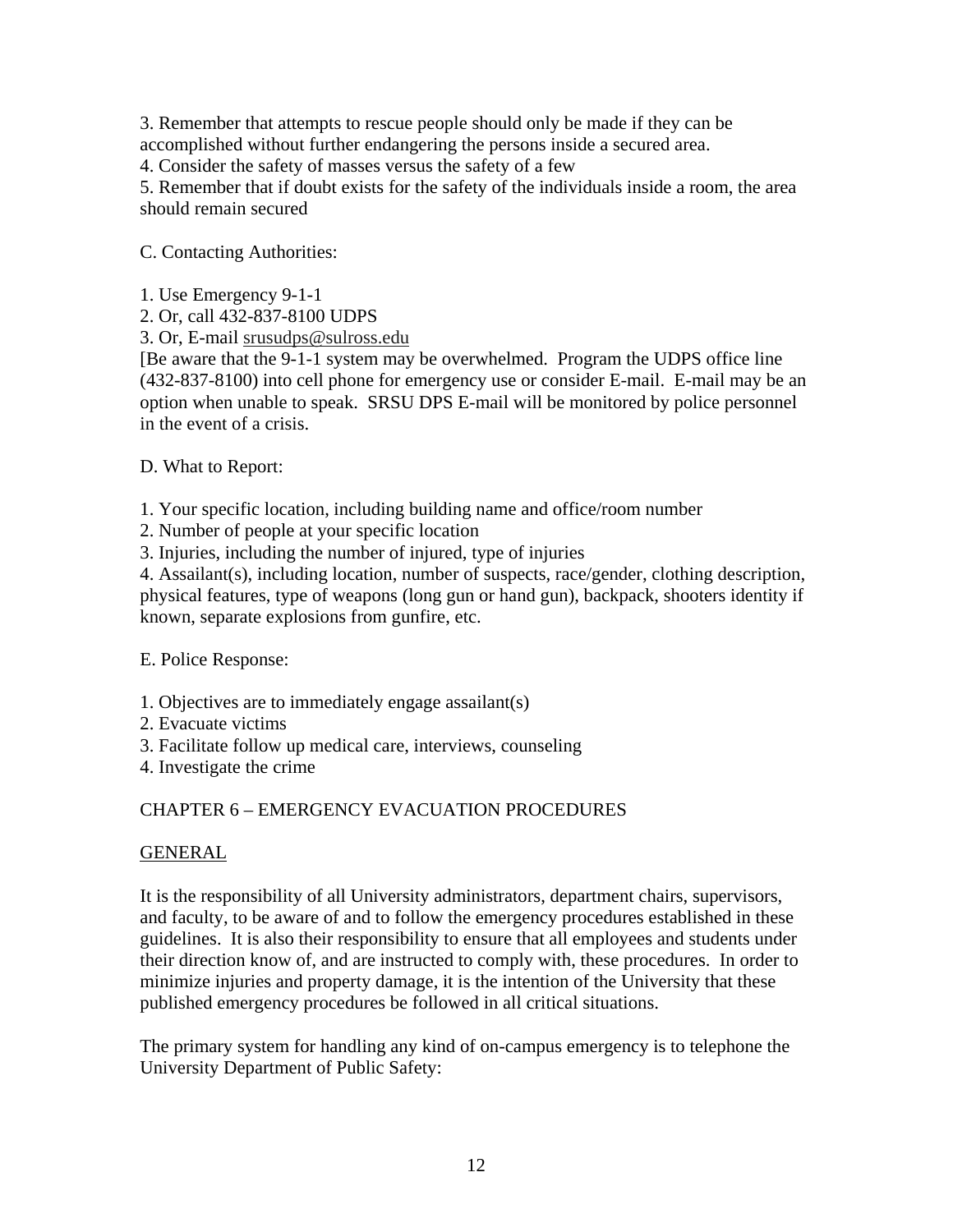## **Dial 911**

University Department of Public Safety Officers are available 24 hours a day, 7 days per week and are professionally prepared to respond to any type of campus emergency. Remember, to obtain help during an emergency, dial 911. The phone number for information in less serious situations is 432-837-8100.

#### DO NOT CALL OFF-CAMPUS RESOURCES YOURSELF – CALL THE UNIVERSITY DEPARTMENT OF PUBLIC SAFETY.

#### REPORTING EMERGENCIES – GENERAL

The quickest and easiest way to obtain professional help for any type of emergency not specifically covered in these guidelines, if unable to access 911, is to call 8100 when oncampus.

- 1. When calling, stay calm and carefully explain the problem and location to the dispatcher. If the emergency number 911 is busy, call the campus operator.
- 2. Quickly notify your supervisor or instructor of the emergency and begin to take the appropriate action warranted by the situation.

### REMEMBER! KEEP YOURSELF AND OTHERS CALM

### CHAPTER 7 – BUILDING EVACUATION

- 1. Be aware of all the marked exits from your area or building. Evacuation procedures showing emergency exits are posted on bulletin boards throughout university buildings.
- 2. The evacuation alarm is loud and continuous.
- 3. To activate the building alarm system, pull the handle on one of the red alarm boxes located in the hallways.
- 4. When the building evacuation alarm is sounded or when you are ordered to leave by the University Department of Public Safety, walk quickly to the nearest marked exit and ask others to do the same.
- 5. Assist the handicapped in exiting the building and remember that elevators are reserved for use by the handicap.
- 6. Outside, proceed to a clear area that is at least 150 feet from the affected building.
- 7. To the best of your ability and without re-entering the building, be available to assist the university police, fire department, and other personnel in their attempts to determine that everyone has been evacuated safely.
- 8. An On-Scene Command Post will be set up near the emergency site by the university police. Keep clear of the Post unless you have important information to report.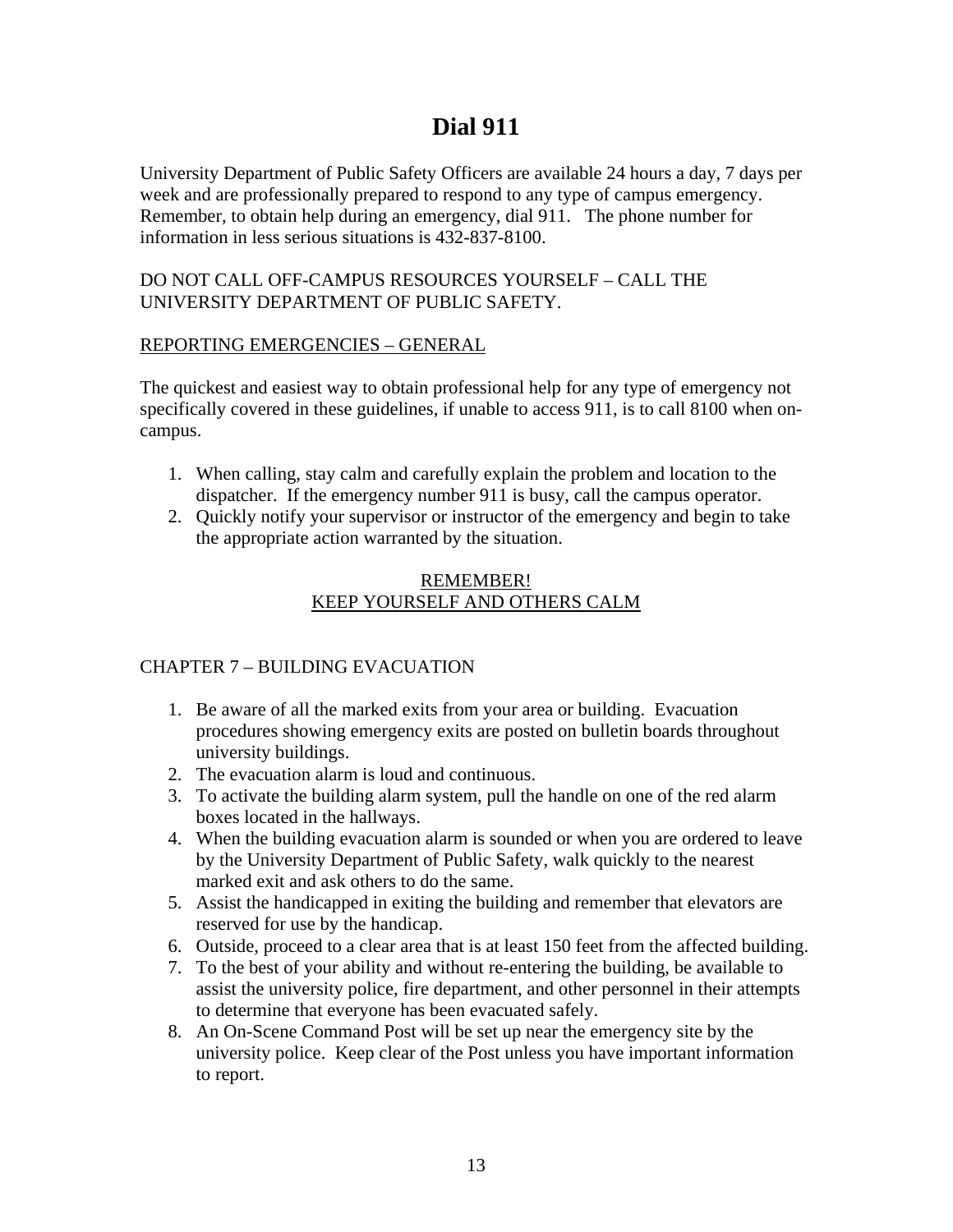9. Do not return to the building until you are told to do so by the University Department of Public Safety.

### CHAPTER 8 – FIRE

- 1. Know the location of fire extinguishers in your area and know how to use them.
- 2. On a minor fire that appears to be controllable, immediately call the University Department of Public Safety, then promptly direct the charge of a fire extinguisher toward the base of the flame. Get help, even if the fire appears to be small.
- 3. On large fires that are not immediately controllable, or after using the extinguisher, close all doors – but do not lock them – to confine the fire and reduce the oxygen that feeds the fire.
- 4. Immediately call the University Department of Public Safety. Give your name and describe the location and size of the fire.
- 5. Activate the building alarm if necessary or if directed to do so by the university police.
- 6. Notify your supervisor, then evacuate the building by quickly walking to the nearest exit, alerting people as you go. Leave the elevators for the handicapped and assist them as necessary.
- 7. Once outside, move to a clear area without re-entering the building. Be available to assist the university police officers, fire department, and other personnel in their attempts to determine that everyone has been evacuated safely.
- 8. An On-Scene Command Post will be set up near the emergency site by the University police. Keep clear of the Post unless you have important information to report.
- 9. Do not return to the building until you are told to do so by the University Department of Public Safety, even if the alarm has stopped.
- 10. Report all fires to University Department of Public Safety, telephone 8100.

### CHAPTER 9 – EARTHQUAKE

- 1. Remain calm and evacuate buildings as soon as practical. Move to an open area away from buildings, trees, electrical or utility poles, etc… The safest place during an earthquake is in the open.
- 2. Leave the elevators for the handicapped and assist them as necessary.
- 3. Activate the building alarm if necessary or if directed to do so by the university police.
- 4. Once outside, move to a clear area without re-entering the building. Be available to assist the university police officers, fire department, and other personnel in their attempts to determine that everyone has been evacuated safely.
- 5. Do not return to the buildings until you are told to do so by the University Department of Public Safety, even if the alarm has stopped.
- 6. Be aware of structural damage to buildings, sidewalks, etc…
- 7. Be aware that after-shocks may accompany an earthquake.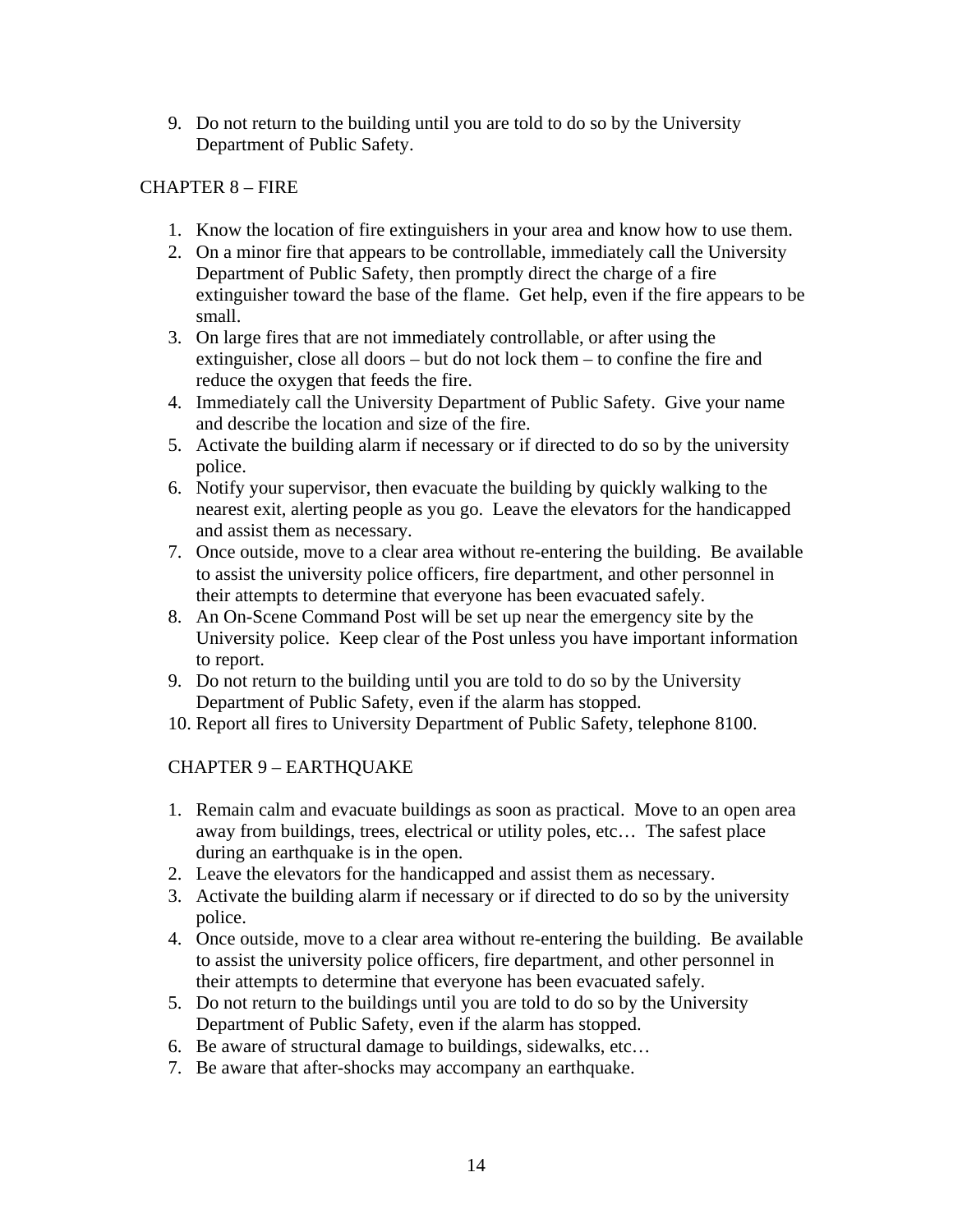8. Listen to the Radio: The radio and television stations will broadcast the latest information regarding an earthquake.

### CHAPTER 10 – TORNADO SAFETY PROCEDURES

When a tornado approaches:

Seek shelter inside, preferably a tornado cellar, underground excavation, or steelframed or reinforced concrete building of substantial construction. STAY AWAY FROM WINDOWS AND GLASS DOORS.

- 1. In Office Buildings: stand in an interior hallway on a lower floor, preferably in the basement.
- 2. In Homes, Small Buildings, and Vehicles: Go to the basement or to an interior part of the lowest level (a closet, bathroom, or interior hall). Get under something sturdy.
- 3. In Schools: Whenever possible, go to an interior hallway on the lowest floor. Avoid auditoriums and gymnasiums or other structures with wide, free-span roofs.
- 4. Listen to the Radio: The radio and television stations will broadcast the latest tornado advisory information. Call the Weather Service only to report a tornado.

REMEMBER: A TORNADO WATCH means tornadoes are expected to develop. A TORNADO WARNING means a tornado has actually been sighted.

### CHAPTER 11 – CHEMICAL OR RADIATION SPILL

Any campus spillage of a dangerous chemical or radioactive material will be reported immediately to the University Department of Public Safety.

- 1. When reporting, be specific about the nature of the material involved and location of the accident.
- 2. Vacate the affected area at once and seal it off to prevent further contamination of other areas.
- 3. Persons who may be contaminated because they were in the immediate area affected by the spill are to avoid contact with others as much as possible and remain in the vicinity. Required medical treatment and decontamination by knowledgeable person should be started at once.
- 4. If necessary because of the danger involved, or directed to do so by the university police, activate the building alarm system and follow the remaining steps.
- 5. Notify your supervisor, then evacuate the building by quickly walking to the nearest exit, alerting people as you go. Leave the elevators for the handicapped.
- 6. Once outside, move to a clear area at least 150 feet away from the affected building. Keep walkways and streets clear for emergency vehicles.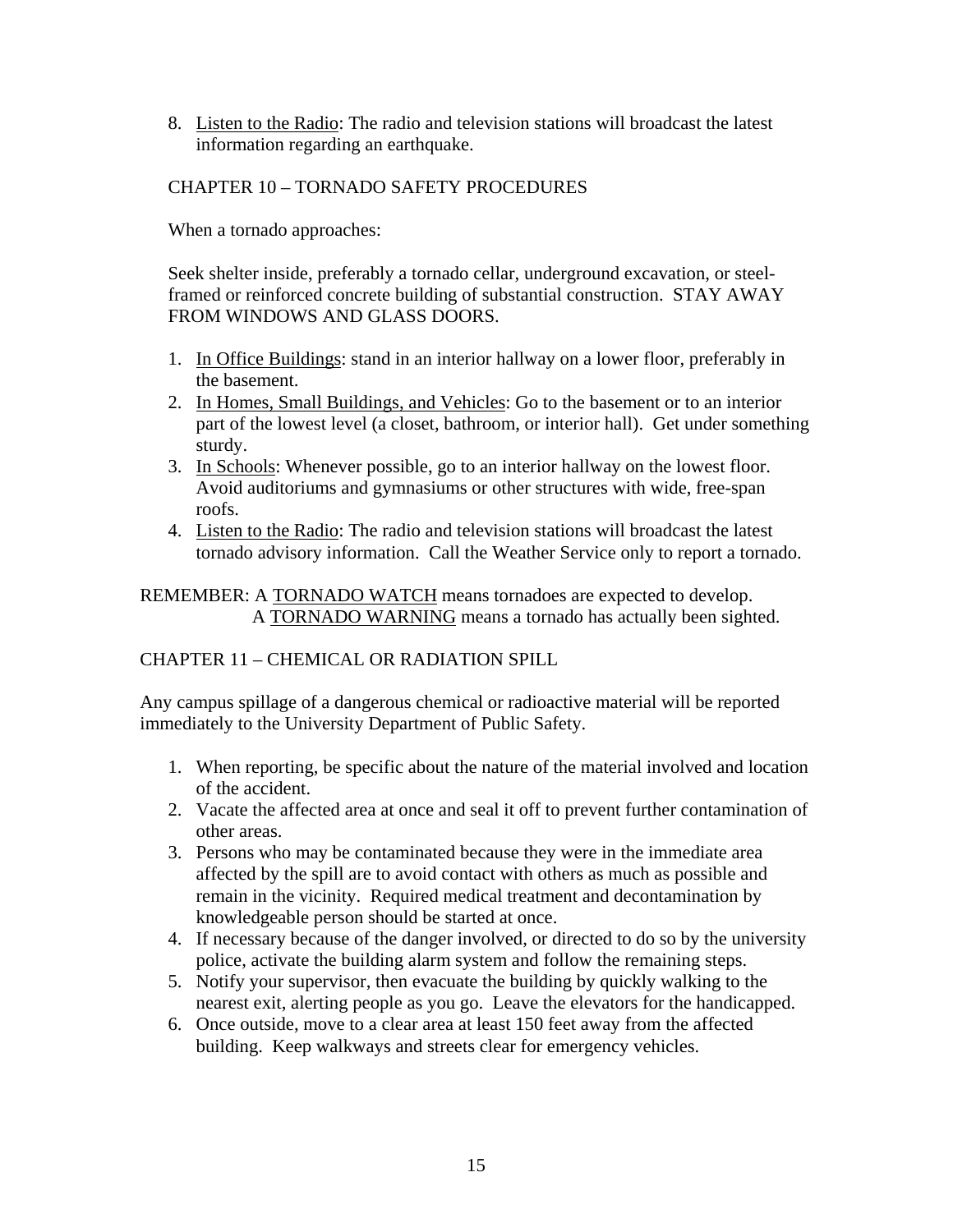- 7. To the best of your ability and without re-entering the building be available to assist the university police officers, fire department, and other personnel in their attempts to determine that everyone has been evacuated safety.
- 8. An On-Scene Command Post will be set up near the emergency site by the university police. Keep clear of the Post unless you have important information to report.
- 9. Do not return to the building until you are told to do so by the University Department of Public Safety, even if the alarm has stopped.

### CHAPTER 12 – MEDICAL EMERGENCY

In case of a serious injury or illness occurs on campus, immediately call University Department of Public Safety at 911 or 432-837-8100. Give your name, describe the nature and severity of the medical problem and the location of the victim, then quickly perform the following:

- 1. Ask victim "What is wrong?"
- 2. Check breathing.
- 3. Control serious bleeding (avoid contact with blood).
- 4. Keep victim still and comfortable. Continue to assist the victim until help arrives, and;
- 5. Determine extent of injury or probable cause of illness.
- 6. Protect from any disturbance, re-assure the victim and do not move victim unless absolutely necessary.
- 7. Look for emergency medical I.D. on victim, question witnesses and give all information to EMS personnel and/or university police officers.

### CHAPTER 13 – UTILITY PROBLEM

- 1. Lighting In the event of a major utility failure contact Physical Plant Operations at 8085. It is recommended that each department have flashlights available.
- 2. Elevator Failure All campus elevators are equipped with emergency phones or emergency alarms. Stay calm and use them to call University Department of Public Safety for assistance.
- 3. Plumbing Problems Cease using all electrical equipment, vacate the area and notify your supervisor, or contact Physical Plant Operations at 8085.
- 4. Gas Leak Cease all operations, immediately vacate the area and notify your supervisor and contact the Physical Plant Operations at 8085.
- 5. Ventilation If smoke or burning odors come from the ventilation system, contact Physical Plant Operations at 8085.
- 6. After normal office hours call University Department of Publci Safety at 8100 for assistance.

If there is potential danger to the building occupants or if directed to do so activates the building alarm system and evacuate the building.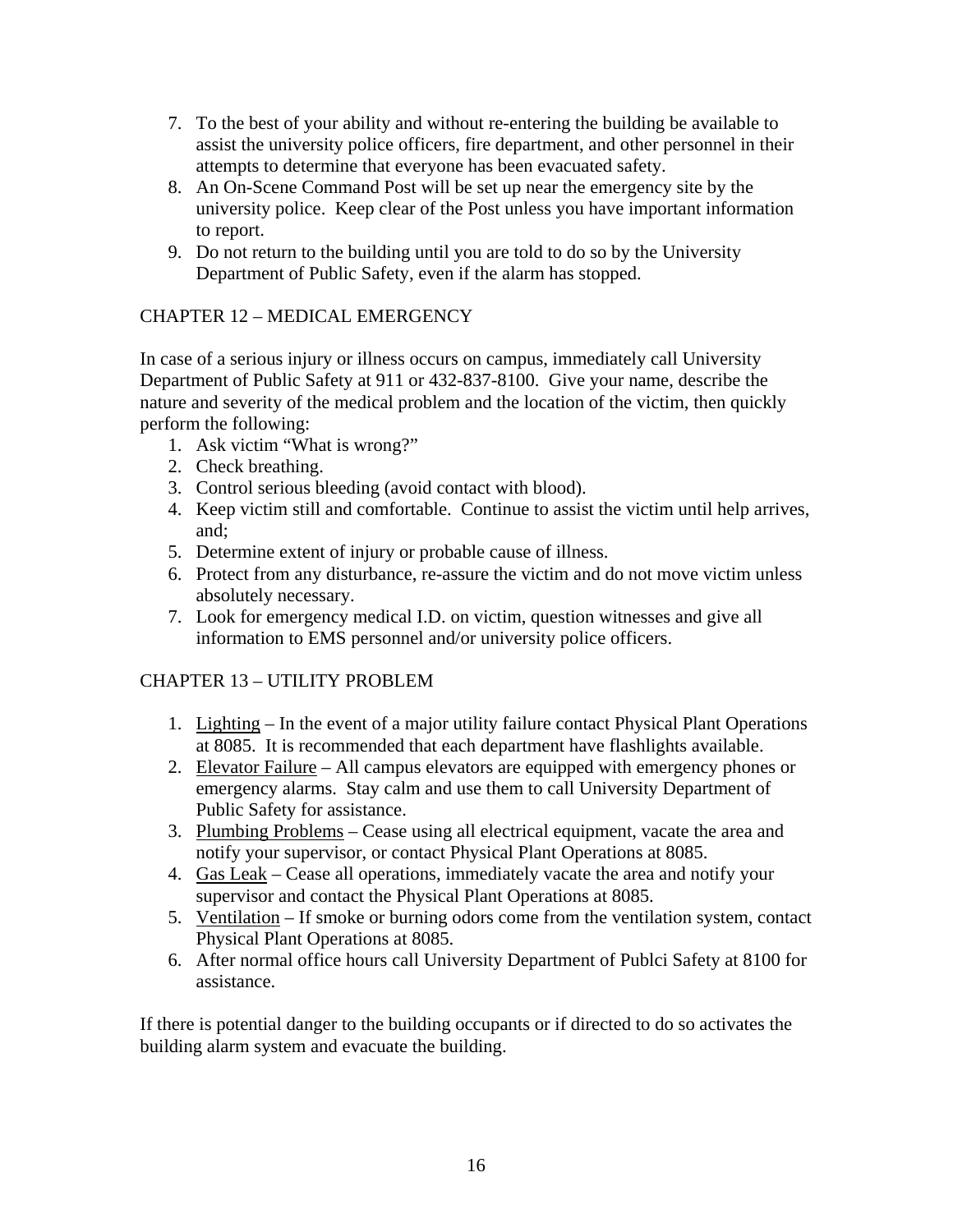### SECTION III – GENERAL SAFETY AWARENESS

#### CHAPTER 14 - PREFACE

The health and safety standards included in the following chapters are furnished for the guidance of all University employees and students. Compliance with the standards, may not, by itself, prevent injuries or diseases, but will substantially aid in providing a safe and healthful environment which is a fundamental prerequisite in controlling accidents and injuries. It is therefore, of vital importance that every supervisor become familiar with those sections and standards in this Manual that pertain to the operation(s) under their control.

It should be understood that these are minimum standards that apply to all University operations, both on and off campus. Most are drawn from existing standards promulgated by either state or federal occupational safety and health regulations. The remainder are derived from various consensus standards published by nationally recognized private organizations such as: National Fire Protection Association, American National Standards Institute, National Safety Council, and others.

In the event that existing or future federal, or state regulations are found to differ from the requirements contained in this manual, those legally accepted regulations shall be followed.

It should further be understood that these minimum standards are in addition to existing, and more stringent, procedures or guidelines within specialized areas of the University such as, but not limited to: Physical Plant Operations, Agricultural & Natural Resources department, Animal Science department, ARAMARK Food Service, Biology department, Earth & Physical Sciences, Natural Resource Management department, and Printing Services.

#### CHAPTER 15 – GENERAL

- 1. University employees shall not turn on, use, repair, or operate any machine, tool, vehicle, crane, electricity, gas, steam, air, acid, caustic or other dangerous material or equipment unless authorized by a supervisor.
- 2. Safety guards and devices furnished by the University or department will be used. Removal or non-use may be authorized only by the supervisor and approved by the department.
- 3. Approved personnel protective equipment shall be worn whenever the exposure indicates the need for it, i.e., head and ear protection, face and eye protection, respiratory equipment, safety belts, protective footwear, etc.
- 4. Only a tool, equipment, machinery, etc. that is properly maintained and adjusted may be used.
- 5. University-provided tools may not be modified unless authorized by a supervisor.
- 6. Floors must be kept free of paper clips, pencils, rubber bands, trash, coffee, food, and any other material or substance that might constitute a tripping or slipping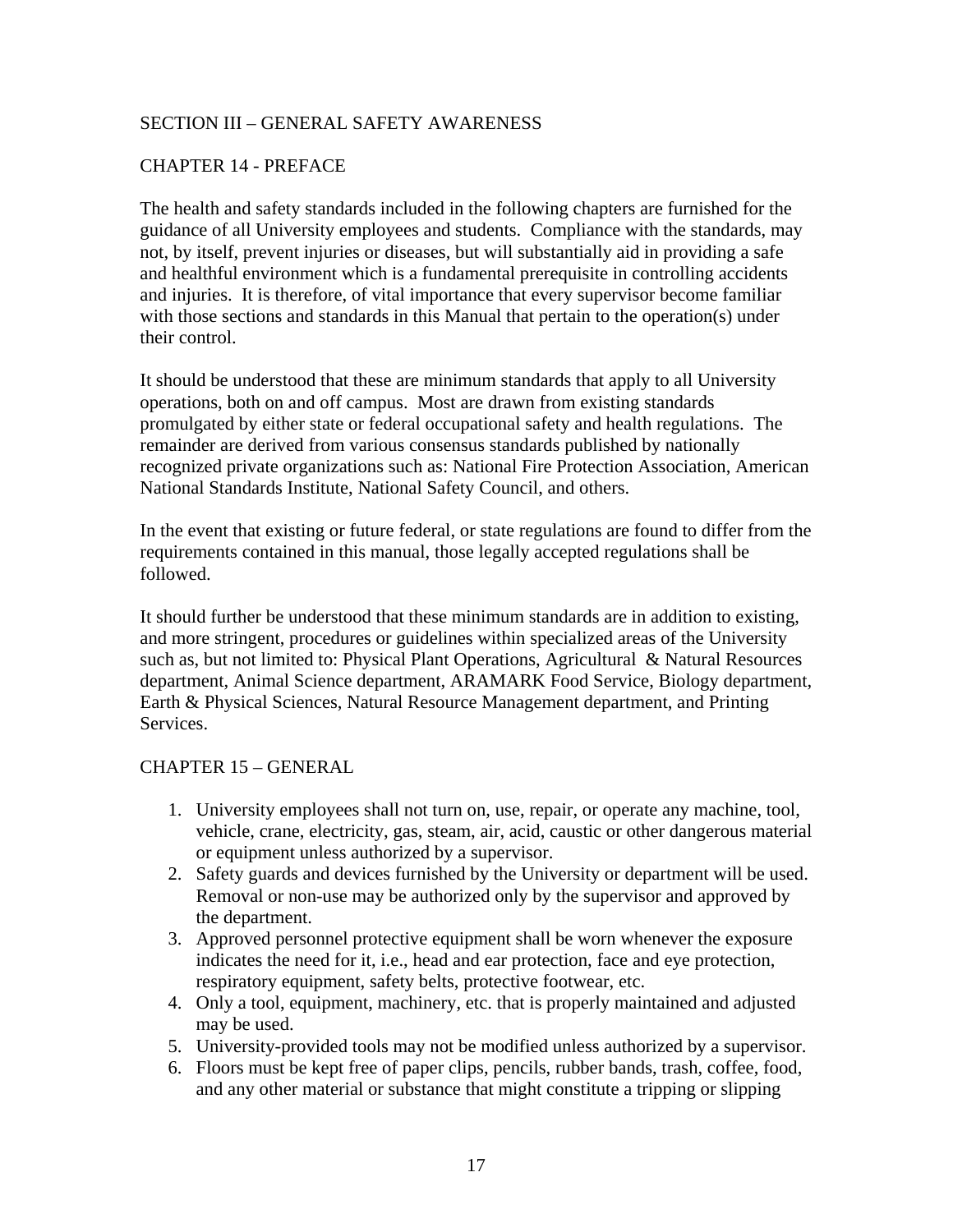hazard. Employees responsible for any such material or substance spilled will clean it up immediately.

7. Horseplay, running and practical jokes are prohibited in buildings because of potential slipping, tripping and collision hazards.

### CHAPTER 16 – FIRE SAFETY

#### General

- 1. All fires, regardless of how minor or if burned out prior to discovery, will be reported either orally or in writing to the University Department of Public Safety office. As in the case of accidents and injuries, the information derived from these reports will materially assist in identifying those areas and conditions which are particularly fire hazardous. The reports will be analyzed and, if possible, corrective action to eliminate the hazard will be taken immediately.
- 2. Corridors, hallways, stairways, lobbies, passageways, balconies, and all other entrances and exits of all buildings will remain unconcealed and unobstructed by such items as furniture, appliances, boxes, decorations, etc…The first step in preventing fires is knowing what causes them.
- 3. Exit lights, fire alarms and fire extinguisher locations will remain in good, operating order and will remain unconcealed and unobstructed.

Some of the causes of fires and ways of preventing them are outlined below:

Flammable Liquids: These include gasoline, solvents, etc…

- 1. Store flammable liquids only in approved safety cans or storage cabinets, making sure that they are appropriately labeled.
- 2. Keep and use them in areas that are well ventilated, and clean up spills right away.
- 3. Store them away from heat or sparks, or other sources of possible ignition.
- 4. Never smoke or light a match when you are near flammable liquids or handling them.
- 5. Oily rags must be stored in a covered metal container with a self-closing lid or cover.

Electrical Fire Hazards: These can occur due to faulty wiring, loose wiring, overloaded circuits and overheated electric motors.

- 1. Check the cords and extension cords of all tools, equipment and appliances for worn spots and exposed wires.
- 2. Do not try to use broken power tools and equipment. Report them to your supervisor.
- 3. Do not attempt to repair broken power tools and equipment unless you are a trained and experienced repair technician.

Please refer to SECTION I EMERGENCY PREPAREDNESS for evacuation procedures in case of a FIRE.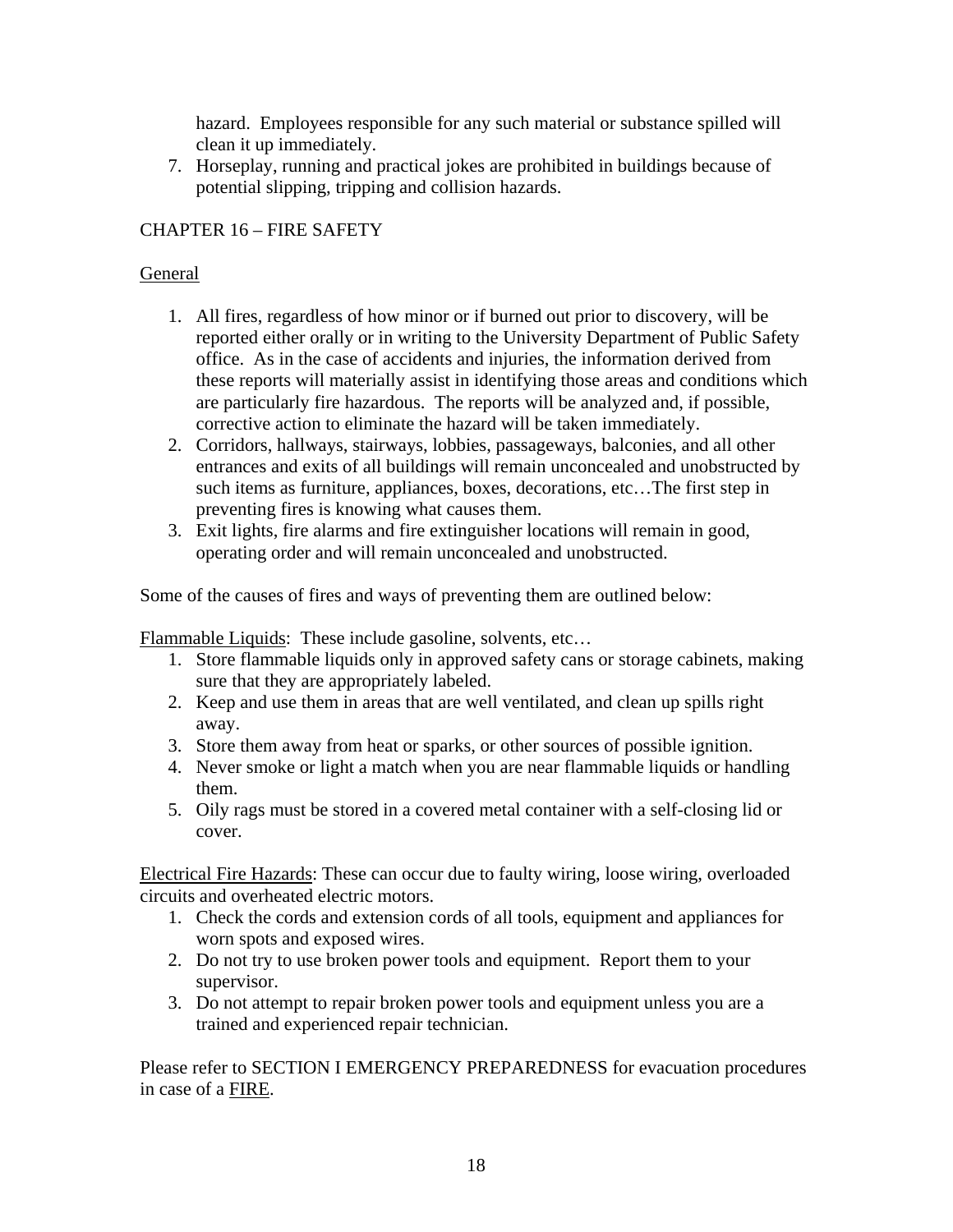### CHAPTER 17 – ELECTRICAL SAFETY

The power of electricity can be extremely dangerous if not used correctly. Electrical energy can damage property and ignite fires, and can also hurt or kill. The following outlines some ways to be careful around electricity and some proper uses of electrical equipment:

- 1. Do not wear rings, watches or other jewelry while working on electrical appliances. Persons should never hold an energized electric appliance with wet hands, or when wearing we shoes. Avoid all water. Do not touch electrical appliances when working at a sink. Know the location of all power plugs and offswitches on all equipment.
- 2. Report all electrical shocks and defective equipment. A shock means something is wrong! The slightest shock when operating an electrical appliance in one location might, in another location, result in instant death if part of the body made a slightly better contact with the ground or grounded metallic object.
- 3. Rely on qualified electricians to perform repairs. Contact Physical Plant Operations for assistance.
- 4. In case of an accident:
	- a. Break connections to the victim by turning off the power or by using a non-conducting object to separate victim and source.
	- b. Call 911 immediately

### CHAPTER 18 – LABORATORY SAFETY

#### GENERAL

- 1. Housekeeping: Good housekeeping is essential for the safe operation of all laboratories. Main aisles and exits will be free from obstructions. Floors should be clean and free from oil, water, and other material which may cause slipping. Equipment, reagents, etc., should be returned to their proper storage location immediately after use. All containers must be clearly marked and correctly labeled.
- 2. Inspection: Laboratory space and equipment will be inspected at frequent and regular intervals in an effort to eliminate unsafe conditions and prevent unsafe acts before accidents occur.
- 3. Horseplay: Horseplay will not be tolerated in any laboratory at any time. Running is forbidden, except in cases of emergency. Liquefied gases, dry ice, air hose, and knives, for example, should never be used as playthings.
- 4. Emergencies: Definite procedures should be established in each laboratory for the handling of such emergencies as fire, explosion, unexpected release of toxic fumes, etc.
- 5. Goggles: Students and employees working in laboratories will be required to wear protective goggles or protective face shields when there is any possibility of explosion, implosion, violent chemical reaction, splashing chemical, injurious radiation or other occurrence hazardous to the eyes.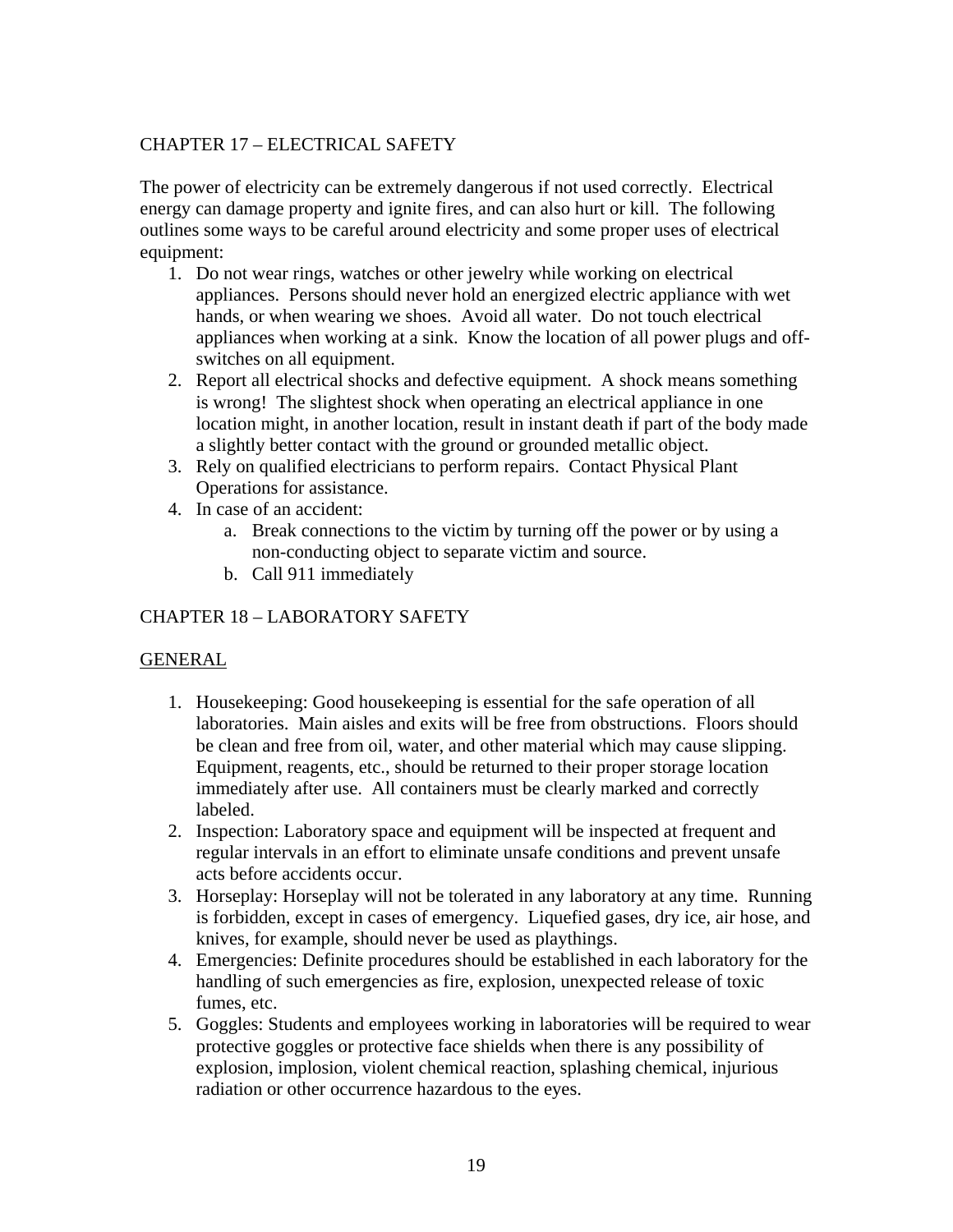- 6. Washing Hands: Traces of some laboratory chemicals left in contact with the skin may produce dermatitis or severe burns. It is a safe practice to wash hands and arms frequently during the course of the day.
- 7. Electrical: Never overload electrical circuits. When using electrical equipment around sinks or other wet conditions, be sure the outlet is protected by a ground fault. Circuit interrupter.
- 8. Working Alone: Students and employees should never conduct potentially hazardous experiments during off-hours such as nights and weekends unless there are two or more persons present.
- 9. Lab Safety Instructions: All students, graduate students, staff and faculty, should be thoroughly trained in applicable lab safety practices before they are allowed to begin any unsupervised lab work. This can best be achieved by having each instructor, at the beginning of each course, advise his students of the requirements for safety apparel and accessories, the particular hazards that may be encountered and rules and procedures to prevent or minimize the hazards. Fire and accident first aid procedures, to include the location and use of fire extinguishers and safety showers, should be reviewed.
- 10. Fume Hoods: Experiments involving toxic or flammable materials should be conducted in a fume hood. Work of a hazardous nature should never be performed where any resultant fire might block egress.
- 11. Exits: Every laboratory room where hazardous work is performed should have at least two exits if possible as widely separated as practical.
- 12. Extinguishers: The laboratory should be adequately equipped with fire extinguishers of the type suitable to combat the kind of fire which might be expected to occur.
- 13. Fire Blankets: Laboratories should be equipped with fire blankets and/or safety showers. Their location should be clearly marked and employees and students instructed in their use.
- 14. Storage Shelves: All open shelves on which hazardous chemicals are stored, should be equipped with a safety lip or restraining bar to prevent accidental breakage.
- 15. Food: No food or drinks should be allowed in the laboratory setting.

### 16.

When working with laboratory equipment:

- 1. Never remove guards or other safeguards from equipment or attempt to defeat their purpose. Inspect and maintain equipment and accessories to prevent injuries. Equipment which is in a state of disrepair, or is otherwise unsafe, must be disconnected from the power supply and repaired or discarded.
- 2. Hand protection (tongs, heavy duty leather gloves, etc.) is needed when placing or removing samples from ovens, furnaces, and hot plates. Hand protection may also be required when working with chemicals and other lab equipment.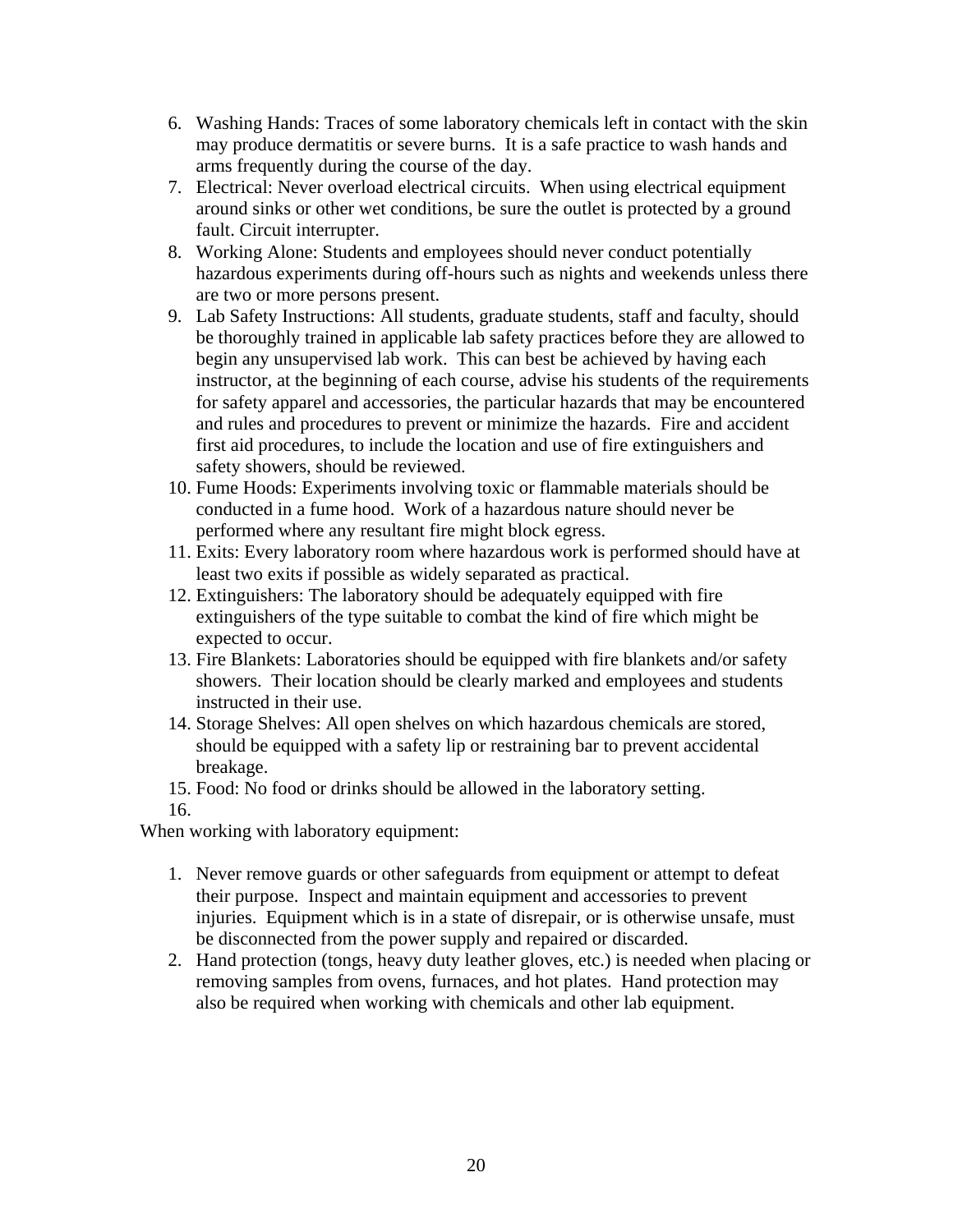### CHAPTER 19 – SLIPS AND FALLS PREVENTION

Any tripping accident can injure a person ranging from a serious fall down a flight of stairs to a small trip over the curled edge of a floor mat. Falls are preventable through vigilance and know-how in avoiding slips and falls.

- 1. Spot hazards in advance. Hazards can be easy to spot if you pay attention. Keep all aisles, walkways and stairs clear. Get rid of any obstacles and clear away cluttered areas.
- 2. Steer around hazards or slippery spots. Slow down and walk steady, looking carefully where you place your feet. Use handrails when you go up and down stairs.
- 3. Alert others to any possible hazards that you find. Repair the hazard if you can, if not, report the location so that it can be properly marked and repaired.
- 4. Always choose footwear that is appropriate for the circumstances.
- 5. Make sure that the path you choose is adequately lighted so that you can see where you are headed. Turn on the light before you enter a room. Don't walk in the dark.
- 6. When carrying objects, make sure you can carry them comfortably and can see over them.

#### CHAPTER 20 – CLOTHING AND SAFE DRESS

- 1. Employees will wear clothing appropriate to their work assignments. Clothing will be in reasonably good condition and clean. Dirty clothes are a menace to health.
- 2. Supervisors are responsible for insuring that employees are informed as to the requirements for wearing apparel that is suitable for the type of work to be performed and the hazards involved.
- 3. For those working with machinery or in other hazardous operations, shirts, blouses, trousers, slacks, coveralls, etc. should be well fitted, with no loose or flowing appendages. Sleeves, if full length, should be buttoned at the wrist. The practice of working without a shirt is not allowed.
- 4. Unless working conditions dictate otherwise, employees must wear shoes while at work. Shoes should be well-fitted with good soles and heels and a style that completely covers the foot. Open-toe shoes, or light-weight shoes of the canvas "sneaker" type may not be safe. Safety shoes or safety toe caps are mandatory in foot-hazardous work. Because of sanitation and liability, persons with bare feet should not be allowed within campus buildings.
- 5. Employees with long hair who work around moving machinery must wear adequate hair covering to preclude the possibility of entanglement.
- 6. Jewelry such as rings, pendants, necklaces, earrings, watches (other than those with breakaway bands), etc., shall not be worn whenever they constitute a hazard, i.e. working around moving machinery, electrical or electronics equipment, etc.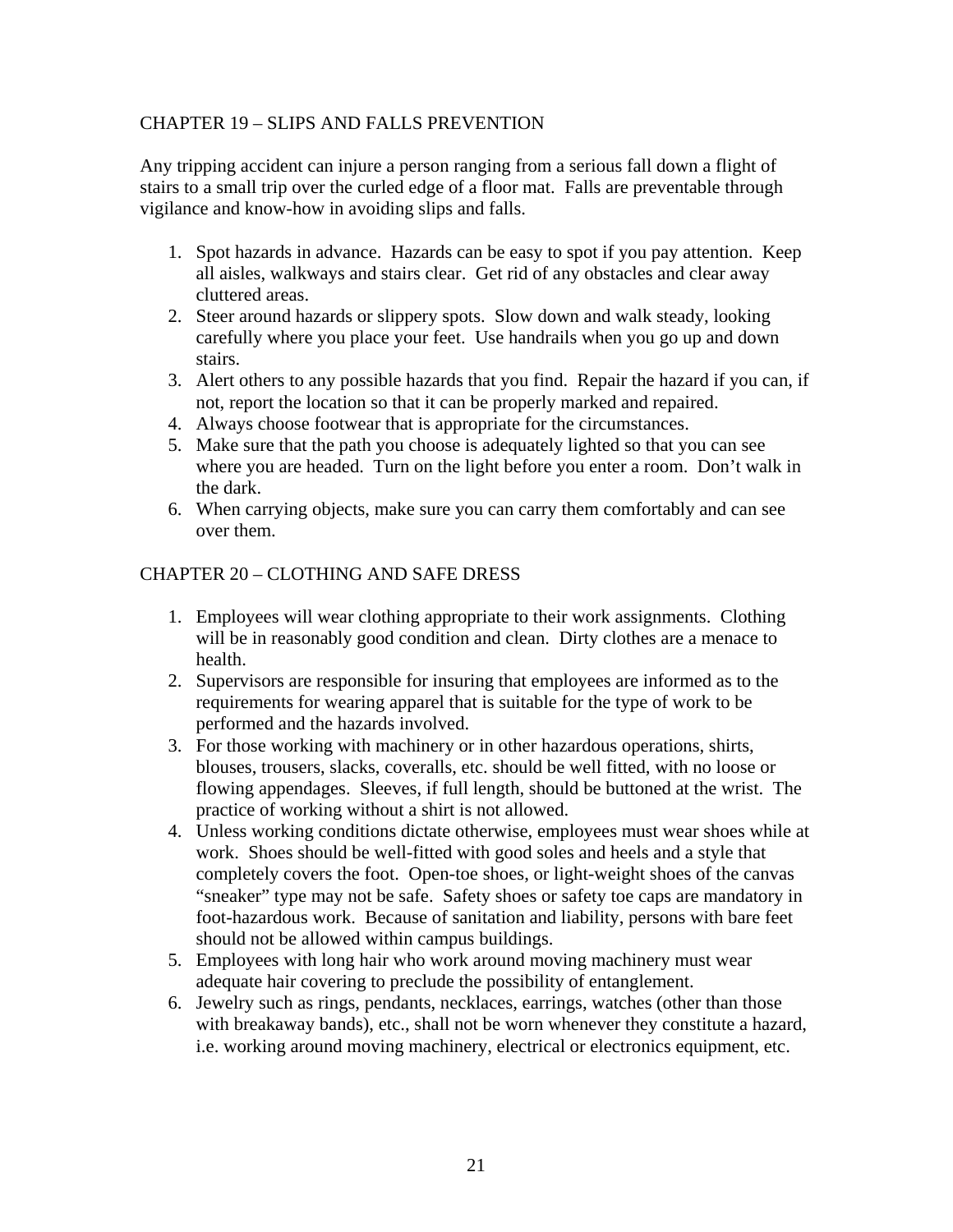### CHAPTER 21 – COPY MACHINES

- 1. There are two basic types of office copy machines in use on campus:
	- a. dry photos copiers that use a powder type toner material; and
	- b. wet photo copiers that sometimes use a combustible hydrocarbon-based toner.
- 2. All photocopiers, regardless of manufacturer, emit fumes at varying levels. In addition, some individual units and/or brands are more odorous than others. To date, tests have shown that none of the dry or wet photo copiers have been determined to present a health hazard to the users. However, it is recommended that all copiers be located only in work areas which have adequate ventilation. In addition, copiers should be so located that they are a minimum of 10 feet from any permanent employee work station, if possible.
- 3. Duplicating machines that use spirit fluids are potentially hazardous because these fluids usually contain methanol, and/or other toxic and explosive chemicals. Therefore, these types of duplicating units require considerable ventilation.

Outlined below are several ways to keep exposure to duplicating fluid hazards to a minimum:

- a. Adjust machines so that a minimum of fluid is used.
- b. Locate machine in adequately ventilated room larger than 100 square feet, if possible.
- c. Keep exposure to a minimum by limiting the operating time.
- d. Methanol is extremely flammable, and a type ABC fire extinguisher should be located near the room.
- e. Do not permit smoking, eating or drinking while operating the machine, and keep open flames away from machine or fluid.
- f. Do not store cans of duplicating fluid in cardboard boxes near the machine. For fire safety, these cans should be stored in a metal cabinet which is in a cool location.

### CHAPTER 22 – FLEXIBLE ELECTRIC CORDS

- 1. Flexible cords will be maintained in good repair and must bear the Underwriters Laboratory label (UL) or meet standards of the NFPA 70.
- 2. Flexible cords should be short (6 -8 feet in length), limited to temporary use, and never cross traveled pathways unless suitably protected to avoid damage and the creation of tripping hazards.
- 3. Two-wire flexible cords and adapter plugs are not permitted on campus, since equipment is not grounded when connected to them.
- 4. Under no circumstances will any flexible cord or electrical cord be spliced, except by authorized University electricians.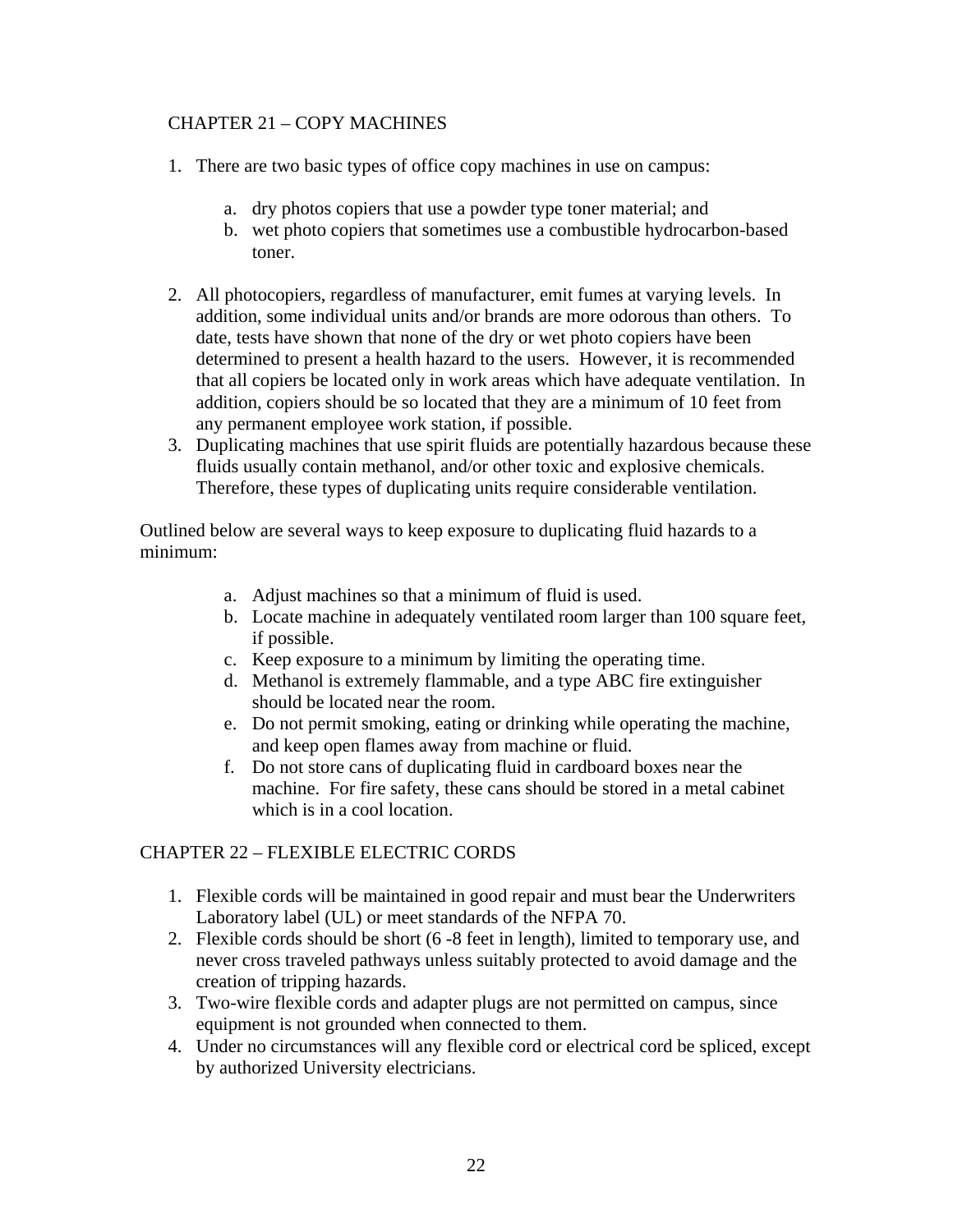5. Never tack cords to the walls, etc., and keep cords away from pinch-points and hot or wet surfaces. Never string cords across from ceiling, over pipes, or near sinks, and never place cords and plugs under physical stress or tension.

### CHAPTER 23 – WASHING WITH SOLVENTS

- 1. Flammable liquids will not be used to clean floors, work benches, or other large surface areas.
- 2. The substance listed below will not be used to clean machines, equipment, furniture or parts thereof except:
	- a. In an adequately ventilated location
	- b. In vapor de-greasers designed for use with a specific material, or in similar units designed for such application.
	- c. In vented, totally enclosed systems
	- d. Outdoors, in quantities of one gallon or less.

#### List of substances:

 Carbon disulfide Chloroform Ether Pentachloroethane Tetrachloroethane Tetrachloroethylene Trichloroethylene

### CHAPTER 24 – LIFTING AND CARRYING PROCEDURES

Part of the work you do may require that you lift and carry items from time to time.

In general, the limit of fifty pounds for men and twenty-five pounds for women has been established for continuous or repetitive lifting. Regardless of the weight, always size up the load. Make sure you can handle it by yourself. If not, get help!

The seven basic rules for proper lifting are illustrated below:

- 1. Approach the load and size it up (weight, size and shape). Consider your physical ability to handle the load.
- 2. Place the feet, 8 to 12 inches apart for good balance, close to the object to be lifted.
- 3. Bend the knees to the degree that is comfortable and get a good handhold.
- 4. Lift the load straight up - smoothly and evenly. Pushing with your legs, keep load close to your body.
- 5. Lift the object into carrying position, making no turning or twisting movements until the lift is completed.
- 6. Turn your body with changes of foot position after looking over your path of travel, make sure it is clear.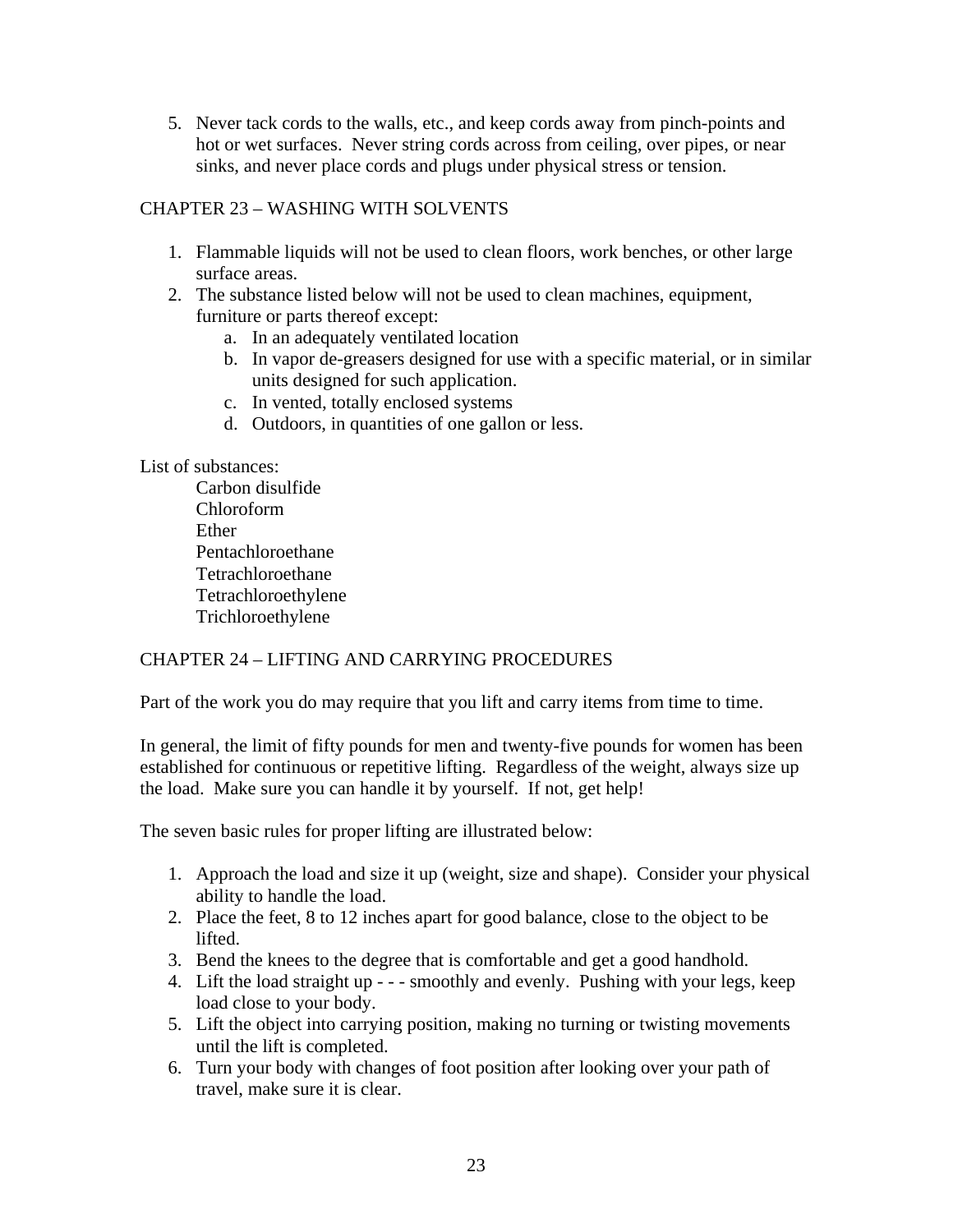7. Setting the load down is just as important as picking it up. Using leg and back muscles, comfortably lower the load by bending your knees. When load is securely positioned, release your grip.

### CHAPTER 25 – OFFICE SAFETY

- 1. Pencil sharpeners will not be installed where they might be striking hazards.
- 2. Electric cords on machines and desk lamps must be kept in good repair. Cords are to be replaced when outer insulation is broken.
- 3. All fans will be equipped with suitable guards. Fans will not be placed where they might be struck.
- 4. Thumbtacks and other sharp pointed objects should be kept in containers, not loose in desk drawers.
- 5. Individual upright shelves, lockers and cabinets will be fastened to floors or walls if the possibility of overturning exists. Where there are two (2) or more, they will be fastened together, if possible.

### CHAPTER 26 – DEFENSIVE DRIVING SAFETY

Defensive driving means driving safely, in spite of conditions around you and in spite of the actions of other drivers and pedestrians. Defensive driving saves lives, saves time and saves money.

Always buckle up! In the first place, it can save your life. Secondly, the law requires that you wear your safety belt. If driving, ensure that others in the vehicle are wearing their safety belts as well.

Many factors affect your driving ability. Always check your driving conditions and follow the following guidelines:

- 1. Do not mix drinking and driving. Alcohol adversely affects your judgment, reaction time and coordination.
- 2. Do not drive when you are tired. Pull off the road for some exercise and fresh air or a cup of coffee (or refreshment). When you are really tired, take a nap or let someone else drive.
- 3. Ask your doctor how prescription medications might affect your driving. Never take illegal drugs and read labels of all over-the-counter medications for warnings.
- 4. Emotions such as anger, frustration, worry, joy, and excitement can take your mind away from driving. Get your emotions in check before you drive.
- 5. Uncorrected vision and hearing impairments, as well as other medical conditions, can place you at risk of accidents. Consult your physician.
- 6. Be prepared for other drivers to make mistakes, particularly at intersections. Be prepared to act defensively.
- 7. Keep a following distance of at least 2 seconds behind the vehicle in front of you. Add a second for each adverse driving condition.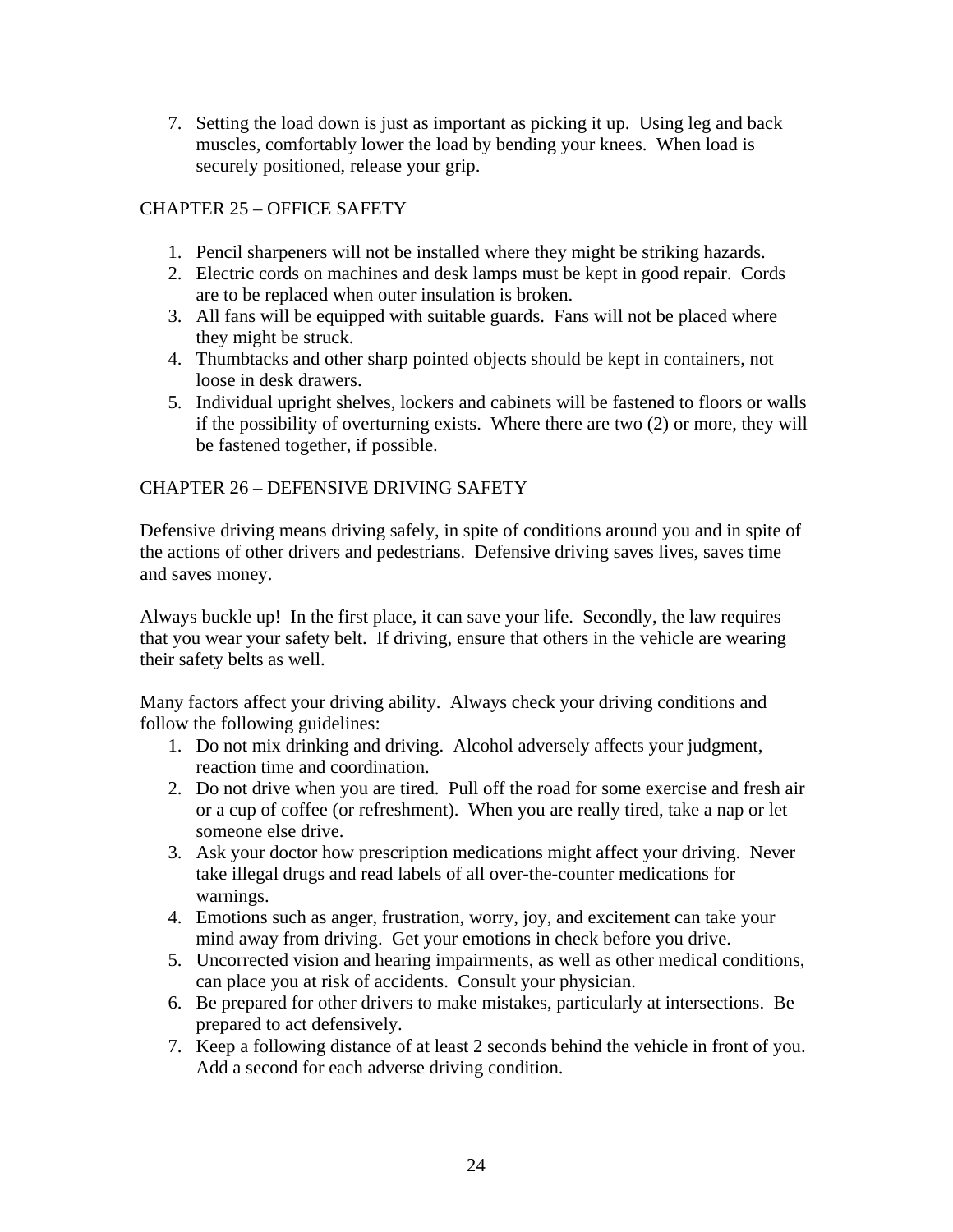Weather conditions, such as rain, fog and snow or ice, also affect your ability to drive. Consider the following procedures:

- 1. Inclement weather often means that you cannot see very well. It also means that other drivers on the road cannot see you.
- 2. Use your low beam headlights. High beams reflect more and make it harder to see in foggy or rainy weather.
- 3. Your vehicle can hydroplane on wet roads. This happens when the water is deeper than your tire treads. The vehicle is actually riding on top of the water. Have your tires inspected for wear.
- 4. If your vehicle goes into a skid, do not hit the brakes. First, take your foot off the accelerator. Turn the steering wheel in the direction you want the vehicle to go. Use moderate turns of the wheel until you come out of the skid. Follow these rules for driving both front-wheel drive and rear-wheel drive vehicles.
- 5. Icy streets cut down on friction between your tires and the road surface. Slow down as you approach shaded areas, bridges and overpasses in winter. These sections freeze first and stay frozen long after the sun hits them.

6.

-

Remember, drinking and driving do not mix. Don't become the victim of an impaired driver. Some signs of an impaired driver are:

- Drifting or weaving
- Speeding or driving too slowly
- Giving inconsistent signals
- Braking erratically
- Stopping suddenly or without apparent cause
- Accelerating or slowing down rapidly
- Driving into opposite or crossing traffic
- Almost striking an object or another vehicle
- Slow to respond to traffic signals

Defensive driving safety depends on your vehicle as well. Make sure that your vehicle is in good repair and operating well. Check the following elements at least once a week, or let a qualified mechanic check them for:

- 1. Brakes and brake fluid
- 2. Tires (including the spare tire)
- 3. Engine fluids (motor oil, coolant, transmission fluid)
- 4. Lights
- 5. Belts (fan, alternator, air conditioning)
- 6. Cooling system (radiator, radiator cap, thermostat and hoses)
- 7. Windshield wipers and wiper blades